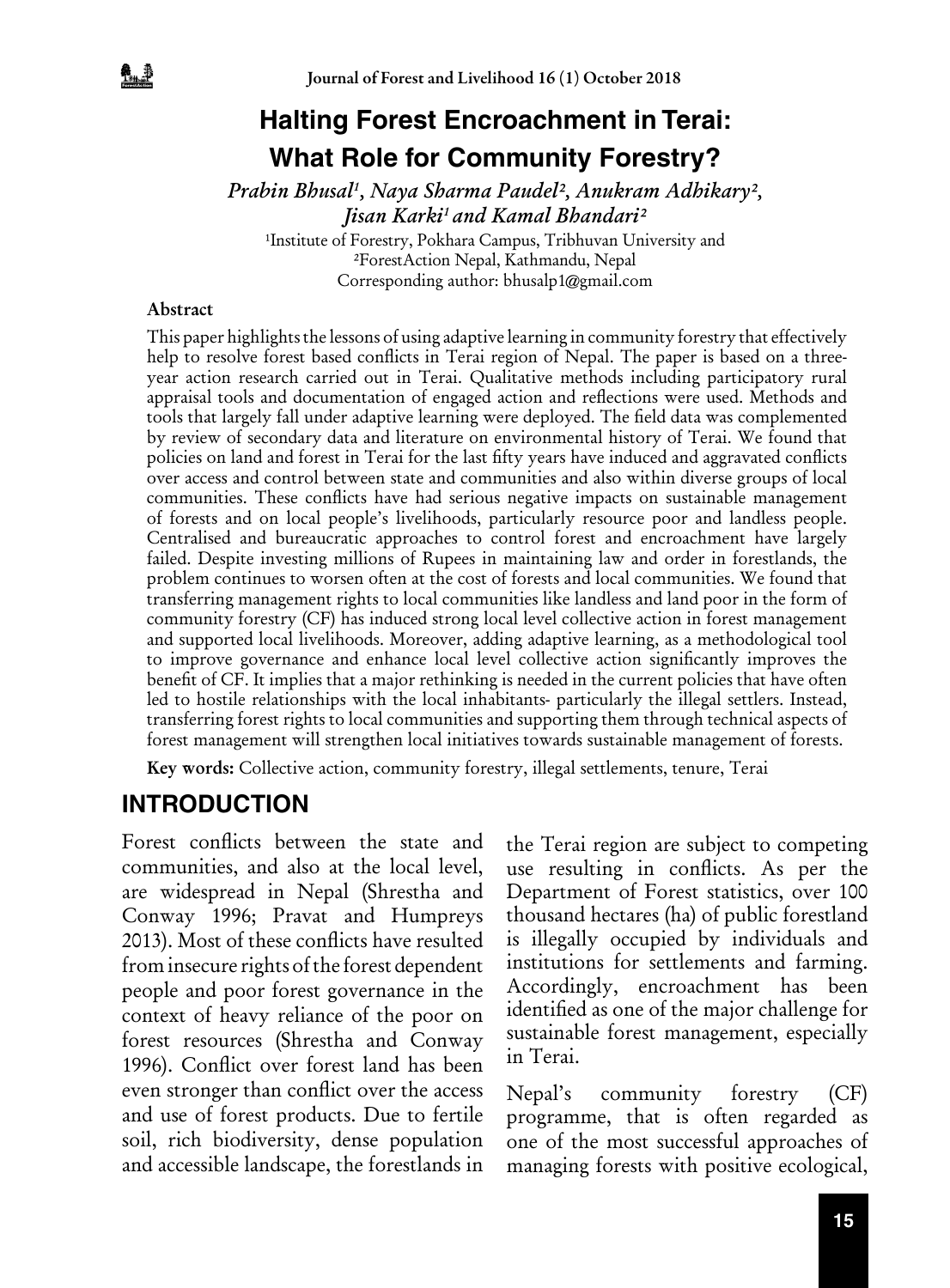economic and social outcomes (Pokharel *et al.* 2007; Ojha 2009; Bluffstone *et al.* 2015), has not been tested under aforesaid conflict situation(s). Handing over CF to illegal settlers<sup>1</sup> is often regarded as illegitimate and therefore potential roles of CF in managing forest based conflicts are not fully explored in Terai. In this context, this paper documents and shares the experiences of the outcomes of 3-years long action research initiatives experimented with facilitating CF process among illegal settlers. However, the CF programme, in itself, is not sufficient; rather introduction of CF with specific approach to identify sources of conflicts and help in mitigating it is important. The paper presents insights and lessons on the potential role of CF complemented by adaptive learning approach to analyse the situation, collaborative planning and strengthening collective action in addressing the forest conflicts in Terai region of Nepal. Experimenting with adaptive learning within CF in the context of deeply entrenched conflicts on forestlands is expected to provide new insights in managing widespread conflicts in and around forests across the Terai region of Nepal.

The paper has six sections. In the next section, we briefly describe the methodology followed by an overview of the history of forest-based conflicts in Terai. In the fourth section, we present a detailed case of Janakalyan Community Forest User Group (CFUG) where the action research was carried out – its context, interventions and outcomes. We, then, discuss the potential role of CF in mitigating forest-based conflicts in Nepal's Terai drawing from our case. Finally, we conclude the paper by indicating potential policy implications.

### **METHODOLOGY**

The research was conducted using a qualitative, interpretative method combining Participatory Action Research (PAR), adaptive learning, secondary data and literature review. Contrary to previous studies in Terai forest governance (Ojha 2007; Pravat and Humpreys 2013), this study draws heavily from PAR conducted as a part of three year action research from 2014 January to 2016 December in three research sites in Nawalparasi. The findings are based on the intensive field actions, documentation and analysis enriched by secondary data on forest and landlessness, and literature on conflicts in and around forestlands. PAR and adaptive learning process in three sites namely in Janakalyan CFUG in Shivamandir, Ankur Adarsa CFUG in Danda and Bartandi CFUG in Rajahar village development committee (VDC) of Nawalparasi district form the core information however the paper is built on the primary analysis of one specific case from Janakalyan CFUG. Starting with initial memorandum of understanding with the CFUGs, the research developed through a series of step-by-step process that involves a dialogic process in generating data, collective analysis and synthesis. The intensive fieldwork at specific site level, reflective workshops at sub-district level, stakeholder workshop at district level, and policy dialogue at national level were the key steps adopted. Similarly, at the site level, different tools for action and

<sup>1</sup> In our case, illegal settlers are the people who are largely landless and in the present context the land that they are holding is encroached forest land and has not recognised by the government or by the present laws (are not legalized yet).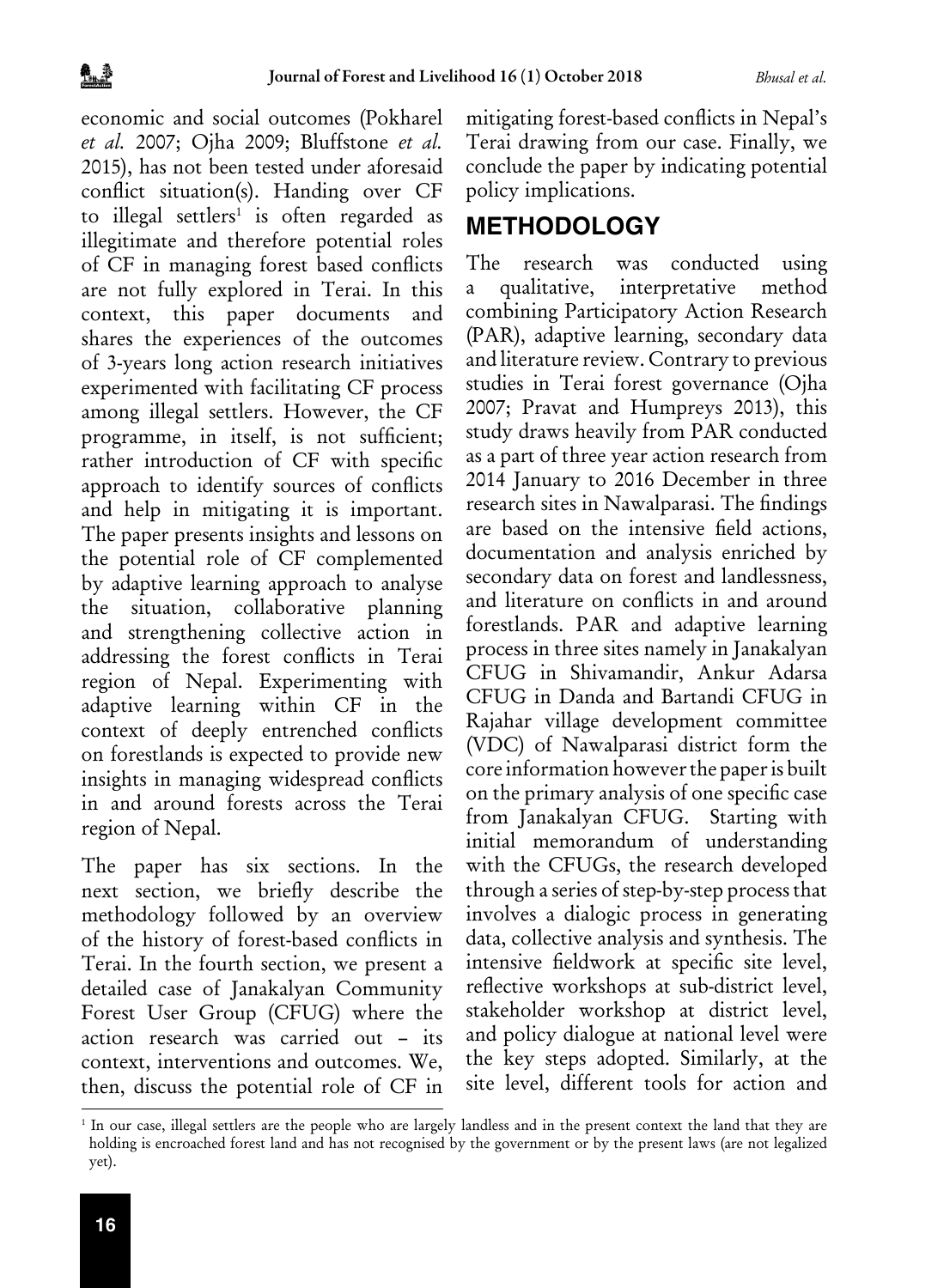documentation were used: observations of meetings and workshops, document analysis, key informants' interviews, focus group discussions, transect walk of forestlands, and use of secondary data on illegal activities cases. The field-based data is complemented by information on forest encroachment at the district level and the analysis of district level CF performance in addressing the forest-landless conflicts. Similarly, the interviews with key forestry and land management stakeholders were also taken along with the review of national government initiatives to resolve the landless conflicts. The core of the analysis builds specific site level case from Janakalyan CFUG. It describes the conflict (state-community, between communities, and within communities) around forest and forestlands caused by landless induced forest encroachment and illegal logging.

## **ILLEGAL SETTLEMENT AND FOREST CONFLICTS IN TERAI**

The Terai occupies 14.2 per cent of Nepal. According to the FRA/DFRS (2014), forests covered 20.41 per cent (411,580 ha) of the Terai. Out of the total forests in the Terai, 76.45 per cent lie outside of the Protected Areas (PAs)<sup>2</sup>, 16.97 per cent inside PAs, and the remaining 6.58 per cent inside the buffer zones. Forests in the Terai, however, have been in a state of decline for decades due to a number of reasons.

Forests in the Terai have been battlefields since the 1950s where forest conservation efforts and occupying land for agriculture and settlement have been in continuous tussle (Shrestha and Conway 1996). The annual rate of forest decline in Terai between 1991 and 2010 was 0.40 per cent whilst it rose to 0.44 per cent between the years 2001 and 2010 (FRA/DFRS 2014). The demand for land has been particularly high in the Terai region because of its flat and fertile terrain, and its easy and open accessibility to the Indian borders. In order to meet this demand, people encroach and illegally settle in the forests.

An analysis of forest cover loss in the Terai between 1991 and 2010/11 showed that the major reason for forest cover loss was conversion to agriculture/cultivation (62%). It has been estimated that more than 570,000 ha. of forestland in the Terai have been encroached from 1964 to 1991 with 380,000 ha. of such encroached forest having been converted for the purposes of agriculture and infrastructure development (Baral and Poudel 2016). Other factors included river-beds owing to changes in river courses (15%), Other Wooded Land (OWL) (4%), grassland (4%), and others e.g. barren land (15%) (FRA/DFRS 2014). As aforesaid, illegal settlement or forest encroachment has emerged as one of the important drivers of forest degradation in Nepal, particularly in the Terai region. As of 2015/16, 94,871.67 ha of forestland in Nepal were reported to be encroached with nine out of the ten districts (Table 1) with highest levels of encroachment taking place in the Terai.

<sup>2</sup> The Terai Arc Landscape (TAL) which stretches from the Bagmati River in the East to the Mahakali River in the West has six Protected Areas (PAs)—three national parks, two wildlife reserves (WRs) and one conservation area—and their buffer zones, which cover 5,538 sq. km.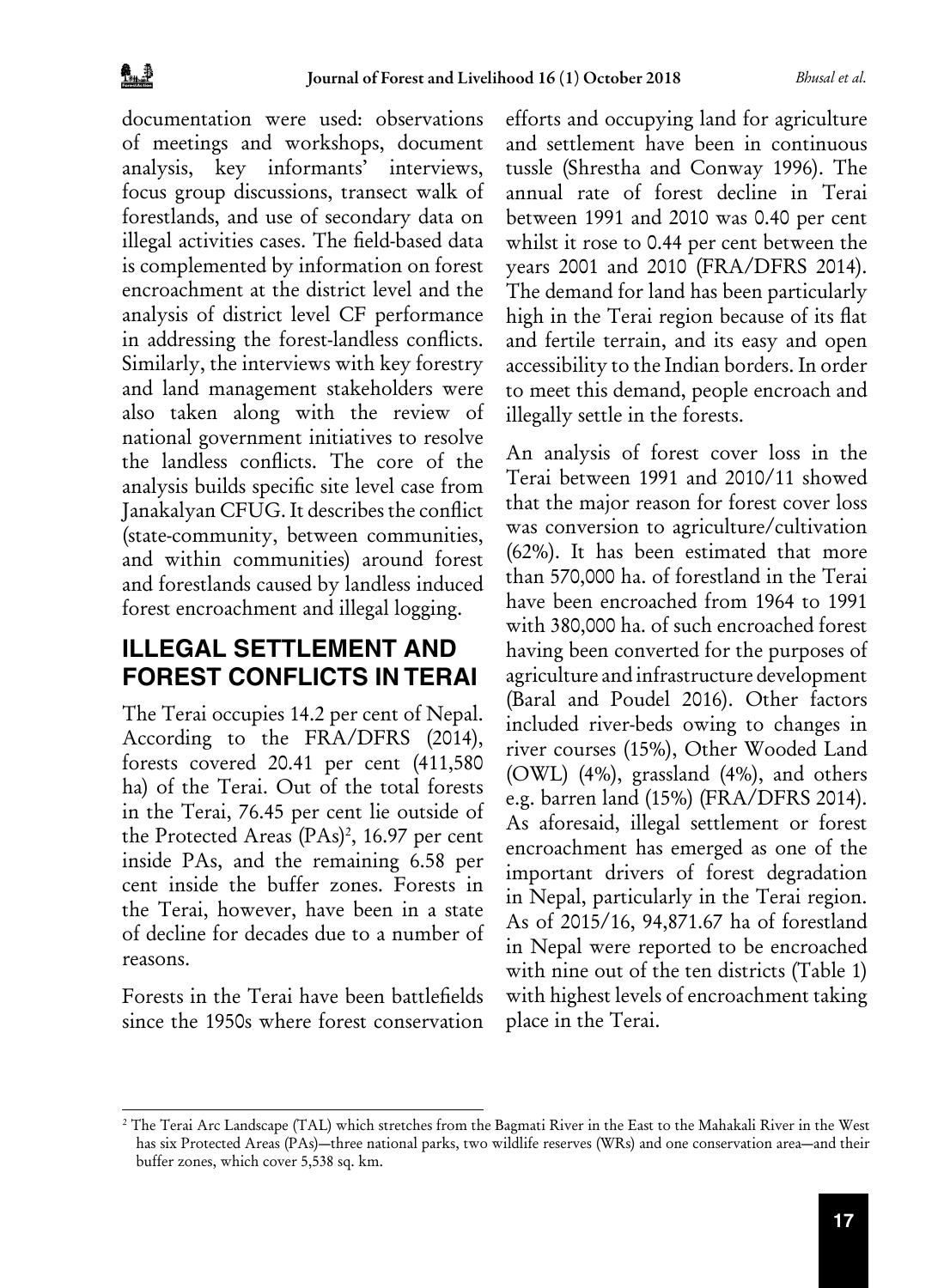| S.N. | <b>Districts</b> | Total forest area<br>(in ha) | Encroached area<br>(in ha.) | % of forest<br>encroached |  |
|------|------------------|------------------------------|-----------------------------|---------------------------|--|
| 1.   | Kailali          | 198,239                      | 21,484.00                   | 10.84                     |  |
| 2.   | Kapilvastu       | 59,025                       | 10,636.00                   | 18.02                     |  |
| 3.   | Rupandehi        | 25,105                       | 8,346.00                    | 33.25                     |  |
| 4.   | Udaypur          | 149,125                      | 7,438.00                    | 5.00                      |  |
| 5.   | Nawalparasi      | 103,593                      | 6,758.50                    | 6.52                      |  |
| 6.   | Kanchanpur       | 77,630                       | 6,290.00                    | 8.10                      |  |
| 7.   | Rautahat         | 25,874                       | 2,874.94                    | 11.11                     |  |
| 8.   | Dang             | 192,682                      | 2,693.05                    | 1.39                      |  |
| 9.   | Jhapa            | 17,349                       | 2,065.49                    | 11.90                     |  |
| 10.  | Salyan           | 121,258                      | 1,851.75                    | 1.53                      |  |

Table 1. Level of Encroachment of Forestland

Source: FRA/DFRS (2014); Baral and Poudel (2016)

As Table 1 depicts, forestland encroachment is a rapidly occurring phenomenon that has led to decline in forest in the Terai. A number of reasons could be attributed for high levels of forestland encroachment particularly in the Terai.

First, as aforementioned, due to fertile soil, rich biodiversity, and accessible landscape, the forestlands in the Terai region have been subject to competing use that have resulted in direct conflicts between conservation efforts and agricultural expansion. Second, land has always held a significant social, economic and political importance in Nepal. Although patterns associated with land tenure have evolved over time, access to land remains a key basis of social, economic and political status for the Nepali population, especially in the rural context (Upreti 2004; Adhikari and Chatfield 2008). Such value associated with land ownership has made it a highly contentious issue. Third, forest

encroachment has gained momentum in the Terai as a result of political backing. For example, within the last 10 years, 3,000 ha. of forestland in Attariya, Kailali district has been encroached by the people with the backing of local political parties (Panta 2018). Fourth, the fast growing population of the Terai, internal migration, increasing landlessness and food scarcity, rising value of land, and weak forest governance are contributing to forestland encroachment. The population of the Terai has been increasing over time. In 2010/11, it constituted of 50.3 per cent of the total population of Nepal (CBS 2010). One of the major contributing factors to this increasing trend in the population of Terai is migration. People migrate from the Mountains and Hills to the Terai for a number of reasons such as resettlement program(s) (Conway *et al.* 2000), availability of fertile arable lands, better employment opportunities and (perceived) better access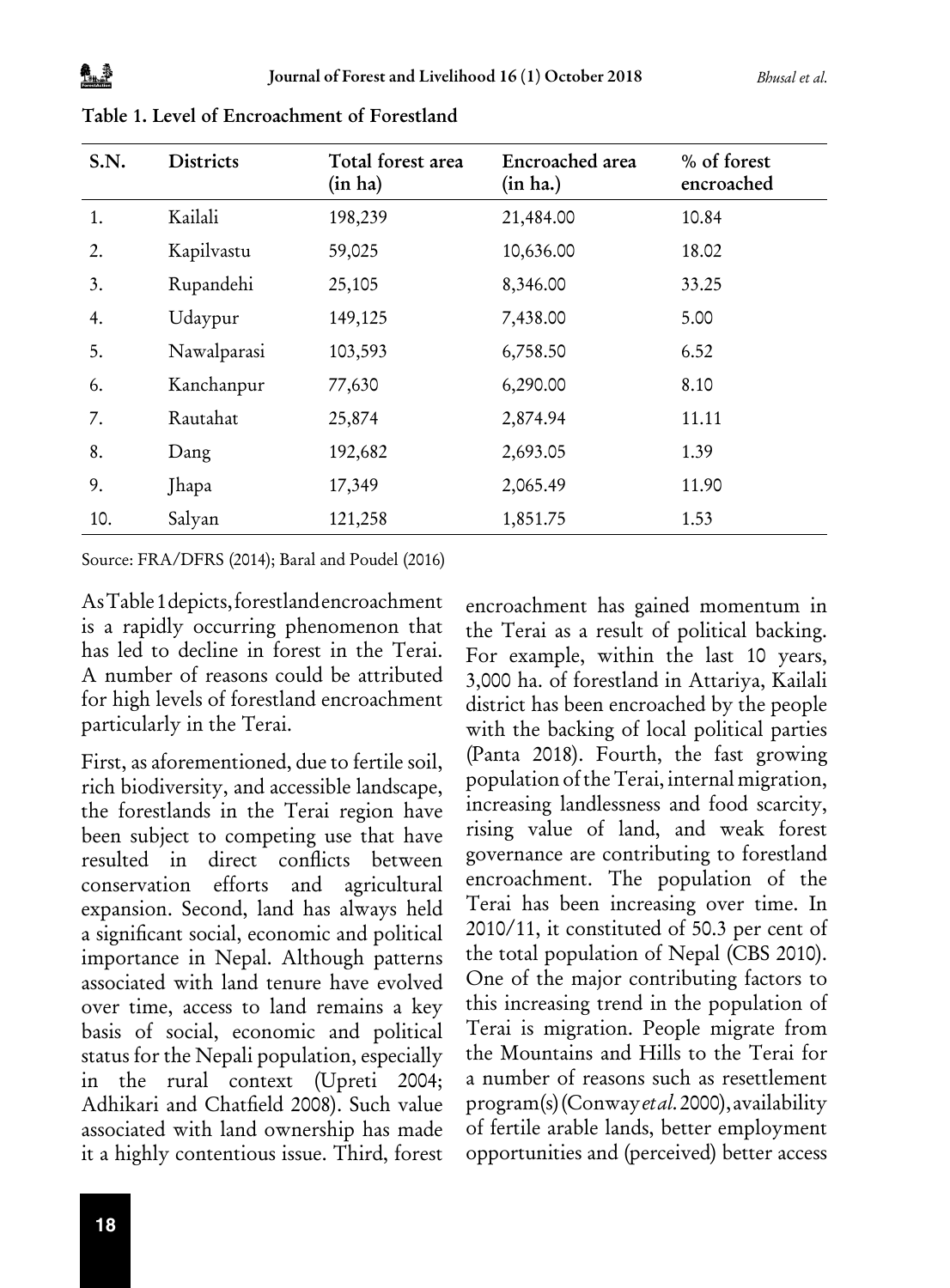to basic infrastructures of development like education, transportation, health and electricity. The land issue is one of the most important and complex issues in the Terai region. Land ownership remains highly inequitable in Terai which is shown by the degree of landlessness in Nepal's ecological belts from 1995/96 to 2010/11 (Table 2).

Table 2. Increasing Trend of Landlessness from 1995/96 to 2010/11

|          |                         | Agricultural holdings<br>with no land <sup>3</sup> $(\%)$ |     |  |  |  |  |  |
|----------|-------------------------|-----------------------------------------------------------|-----|--|--|--|--|--|
|          | 1995/96 2003/04 2010/11 |                                                           |     |  |  |  |  |  |
| Mountain | 1.96                    | 3.1                                                       | 9.2 |  |  |  |  |  |
| Hills    | 12.03                   | 20.2                                                      | 25  |  |  |  |  |  |
| Terai    | 24.41                   | 27.6                                                      | 30  |  |  |  |  |  |

Source: CBS 1995; CBS 2003; and CBS 2010

It can be inferred from Table 2 that the incidence of agricultural households without land has been the highest in Terai since 1995/96 when compared to the other ecological belts of Nepal. For 30 per cent of the households in the Terai region to not have any land in 2010/11 is a serious problem. This problem of landlessness is one of the major reasons as to why HHs clear forestlands and settle illegally.

Despite several policies and measures undertaken by the Government of Nepal (GoN) in halting forest decline in the Terai, the problem still prevails. One

of such measures being undertaken was the management of the Terai forests under different management regimes namely, i) government-managed forest, ii) collaborative forest management (CFM), iii) community forest, iv) leasehold forest (LF), v) religious forest, vi) PAs, vii) buffer zone community forest, and viii) private forest. An examination by FRA/ DFRS (2014) of 15 types of natural and anthropogenic disturbances<sup>4</sup> in 175 forested sub-plots with some of the aforementioned known management regimes (namely government forest, PAs, buffer zone CFs, CF, CFM and private forest) found that the Terai forests were highly disturbed by livestock grazing, tree cutting, sapling and pole cutting, and forest fires. In addition to these forest disturbances, forest encroachment (and illegal settlement) in the Terai was identified as another important contributor. Encroachment accounted for 5 per cent of Terai forest disturbance (FRA/DFRS 2014). Another attempt by the GoN in halting forest encroachment is through the Department of Forest's (DoF) "National Forest Development and Management Programme". This programme is particularly aimed at halting encroachment in the Terai. Through this initiative, the GoN aims to address the problem of encroachment and illegal settlement through the eviction of illegal settlers and subsequent provision of alternative settlement options. As of 2015/16, only 1613 ha. (out of targeted

<sup>&</sup>lt;sup>3</sup> As per the definition used in the Nepal Living Standards Survey conducted by the Central Bureau of Statistics (CBS), agricultural holdings are grouped into two categories: land holdings and holdings with no land. Holdings with land are those cultivating at least 0.013 hectares (1458 sqft or 8 dhur) in the case of Terai and at least 0.0127 hectares (1369 sqft or 4 aana) in the case of Hills and Mountains during an agricultural year. Holdings with no land, on the other hand, are those with two or more cattle (or the equivalent of other livestock and poultry birds) and operating less than 0.013 hectares of land for agricultural purposes.

<sup>4</sup> The 15 natural and anthropogenic forest disturbances identified for the FRA/DFRS (2014) study were bush cutting, encroachment; forest fire; insect attack; landslide; lathra cutting; litter picking; livestock grazing; lopping; plant disease; plant parasite; tree cutting; wildlife grazing; wind, storm, hails (frozen rain); and other human induced disturbances.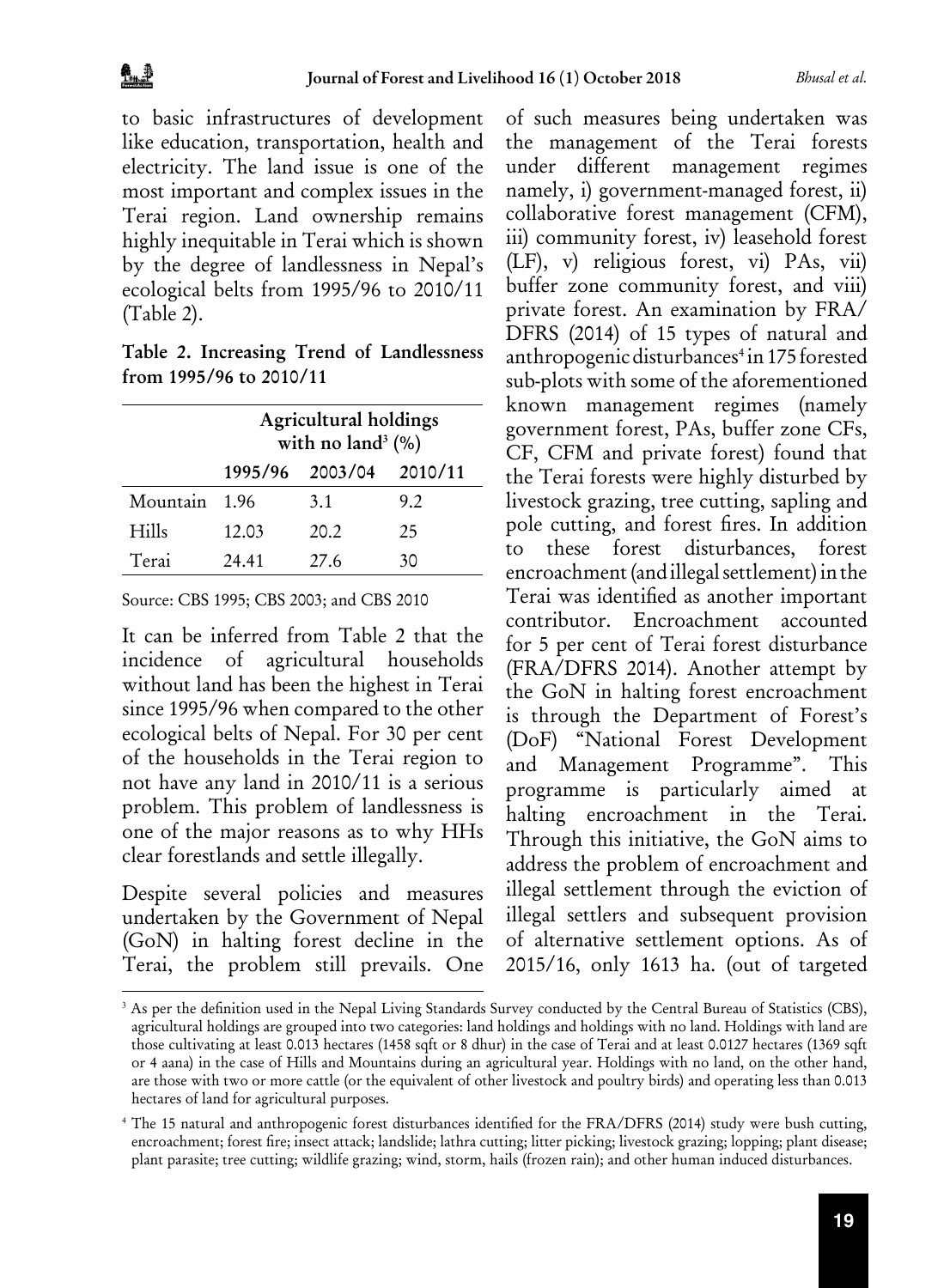2460 ha. of encroached forestlands) have been reclaimed. Budgets have been allocated by the DoF for the resettlement of such illegal occupants. However, lack of clarity with regard to how and where they will be resettled has invited uncertainty and angst not only amongst the illegal settlers but also those who are already residing in the Terai. Hence, incidents of conflicts have arisen as a result.

This exemplifies the failure of the GoN's approach in managing forests of the Terai including curbing its illegal settlement. Furthermore, attempts to control illegal settlement of Terai forests have not been completely successful because of the informal support from politicians who aim to increase their respective voting blocs. In this regard, the politicians tend to provoke the locals in the forefront in the name of championing their rights. This often leads to conflict of interest, resulting in frequent clashes between the illegal settlers and government authorities. This gets more complicated given the locals' polarized viewpoints regarding CF and CFM in Terai (Pravat and Humphreys 2013). As a result, recent years have witnessed an intensification of forest-related conflicts between various stakeholders in Nepal, particularly between the state and local people- over the control, management and use of forests in the Terai.

Illegal settlement in the forest lands of the Terai has had multiple consequences. As noted earlier, a significant portion of the forests has been lost because of illegal occupancy. In addition to decline in the forested area in Terai due to encroachment, it has also invited a series of disputes and conflicts in the communities. Given the Terai's complex socio-ecological context

compounded by the incidence of poverty, landlessness, uneven pattern of forest resource and population distribution (proximate and distant users), high rates of migration, and rising ethnic tensions, it is bound to be a challenge to halt illegal settlement in Terai while avoiding multi-level conflicts. Moreover, loss of forests implies degraded ecosystems and biodiversity. In other words, illegal settlement in the forests of Terai has led to a lose-lose situation for both forests as well as the people.

### **POLICY RESPONSES AND ITS EFFECTIVENESS**

For years, the GoN has undertaken a number of initiatives to help address the problem of illegal settlement in the forestlands of Nepal, particularly the Terai. Articles and clauses in a number of Policies, Acts, Regulations, Strategies, and Action plans with clearly stated consequences and ramifications for illegal settlement are already present. For instance, Clauses 3, 16, 49 (A), and 50 (2) of the Forest Act (1993) clearly state and discuss about the legal implications for illegal forest settlement and settlers (HMG/N 1993). Similarly, Clause 5 (B and C) of the National Parks and Wildlife Conservation Act (1973) stipulates clear restrictions to settlement and illegal activities related with settlement inside PAs, wildlife reserves (WRs) and the buffer zones. Similarly, rules within this Act such as the National Parks and Wildlife Conservation Rules (1975), Wildlife Reserve Rules (1977), and Buffer Zone Management Rules (1996) also prohibit illegal settlement in forestlands (HMG/N 1973). In addition, measures to control and prohibit illegal settlement in forestlands are also mentioned in Forest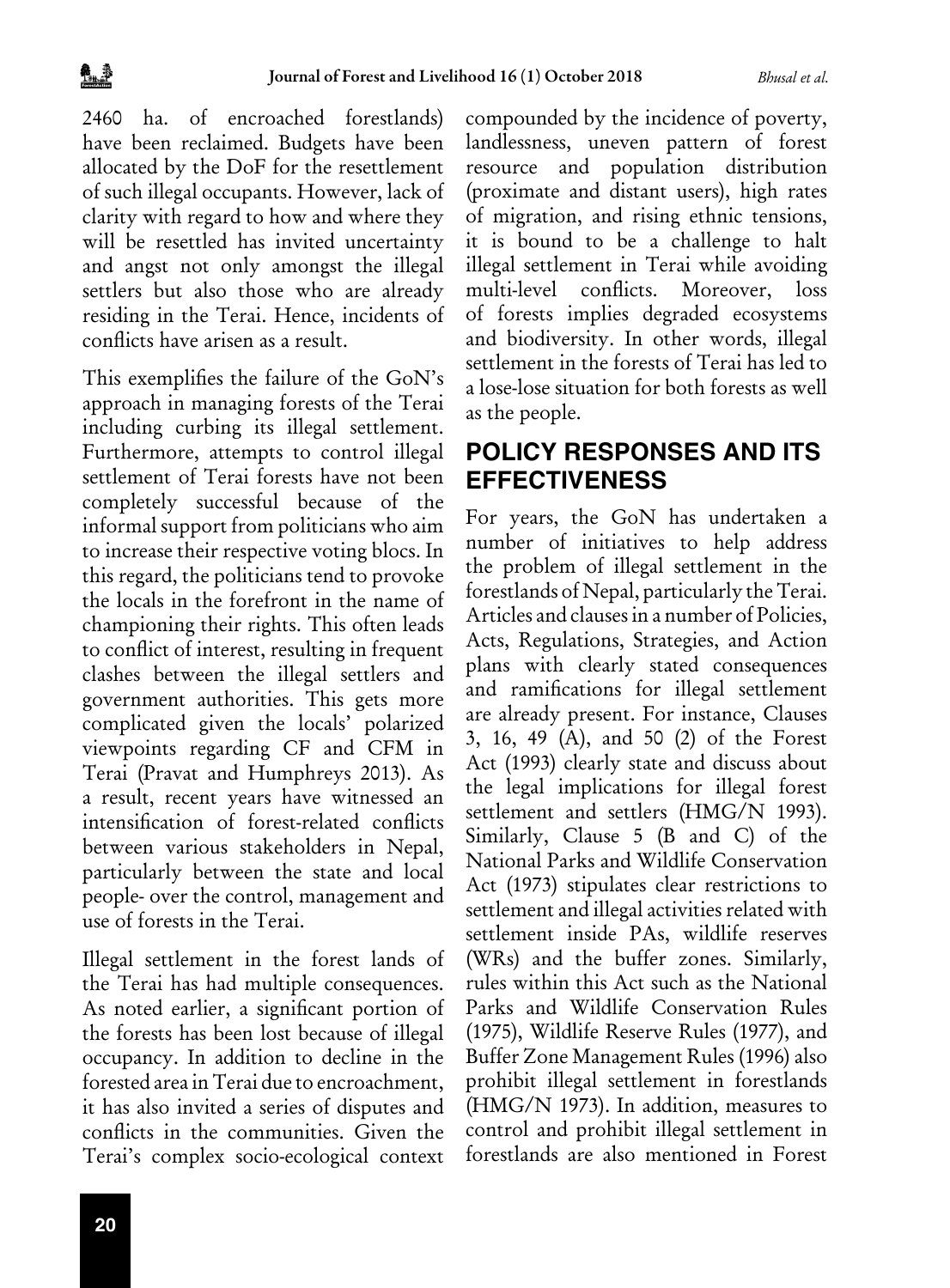Policy (2015), Forestry Sector Strategy (2016-2025), National Biodiversity Strategy and Action Plan (2014-2020), and the Fourteenth Plan (2016/17-2020/21). The Forest Encroachment Control Strategy (2012) has adopted a number of strategies to control forestland encroachment. The DoF has been making efforts to control forest encroachment and conserve forest resources under its jurisdiction by enforcing existing aforementioned legislation through the district forest offices (DFOs) under it. However,

figures and data pertaining to continued forest encroachment despite these central government measures is a clear indication of a failed bureaucratic approach to forest management and illegal settlement within forestlands in the country.

For instance, since the 1960s, the government has been struggling to stop encroachment despite criminalizing it, increasing surveillance, and carrying out frequent evictions. Table 3 below shows the government target(s) and the budget(s) being allocated to these campaigns.

| <b>Fiscal Year</b> | <b>Target Eviction</b><br>area (in ha) | <b>Evicted Area</b><br>(in ha) | <b>Budget Allocated</b><br>(In NRs.) |
|--------------------|----------------------------------------|--------------------------------|--------------------------------------|
| 2014               | 985                                    | 638                            | 2940000                              |
| 2013               | 750                                    | 648                            | 3000000                              |
| 2012               | 316                                    | 790                            | 948000                               |
| 2015               | 725                                    | 680                            | 2900000                              |
| 2016               | 575                                    | 434.12                         | 2540000                              |

Table 3: Status of Eviction from Forest and Associated Costs

Source: MoFSC (2016)

There is a huge cost associated with strengthening surveillance and evicting the encroachers. As shown in Table 3 above, NRs. 3 million is required to evict 600 hectares of the encroached land. As there is almost 100 thousand hectares of encroached land, eviction is not an optionor at least it is a very costly affair. Similarly, lack of human resources at the DFO further questions the current government approach. An Assistant Forest Officer (AFO) in Nawalparasi opined,

*To evacuate 10-15 landless households (HHs), it takes around two months and an investment of NRs. 100 thousand. The planning process is quite long and*  *needs a close collaboration with the Chief District Officer (CDO), police, local political parties, and media- not to mention, local political parties often exert strong resistance to such plans.* 

Similarly, the government's approach in the formation of 'landless problem solving commission' and land distribution shows limited scope in addressing ongoing encroachment trend in the Terai. 12 different commissions have been formed since 1995 and half of them dissolved before they could complete their studies. These commissions so far have distributed land entitlement certificates to 154,853 HHs while current landless HHs accounts for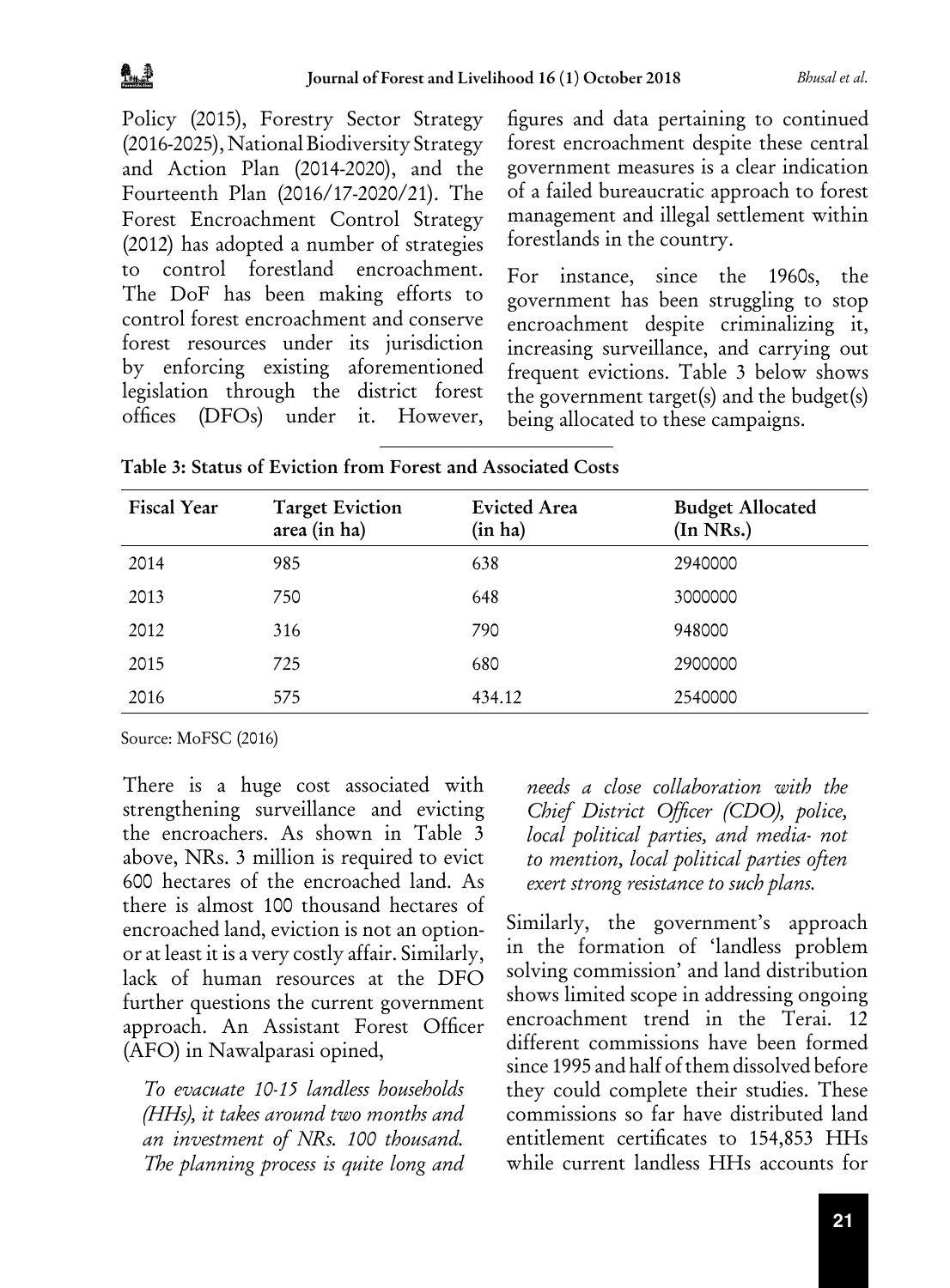more than a million. The poor performance of the 'Landless Commissions' is mainly accounted to their alignment with particular political parties, corruption, and short-term working scope among others. Thus, the resolution of encroachment problem in Nepal has largely failed due to illicit support of political parties to land seekers, lack of alternative livelihoods, low capacity of forest authorities, high costs of law enforcement, and importantly, the weak authority of the state (Regmi *et al.* 2015).

### **THE CASE OF JANAKALYAN COMMUNITY FOREST**

Located in central Terai of the Kawasoti municipality of Nawalparasi district in the southern part of the Mahabharat range and 4 kilometers north from the east-west highway, Janakalyan CF was legally established in 2014 with 182 ha of forest and 287 HHs as its members. It is dominant Sal *(Shorea robusta)* forest and can fetch high market value. The CF members are largely landless (86% HHs), socio-economically marginalised and have migrated to this place from different parts of the hills. Only a portion of people hold productive farmland (14% HHs) and earn from agriculture and they are traditionally considered to be high caste and are active in the local political and intellectual domains. The village is located in the middle of the forest and almost 80 per cent of landless households used to rely on illegal collection of timber and fuelwood. Consequently, the forests were severely degraded and the society was crippled with illegal activities, frequent arrests by

the forest authorities and internal disputes between various groups.

While few leaders from 1996 were trying to protect the forest by forming informal forest user committee to foster sustainable forest management and control illegal activities, they were challenged both by the authorities as well as by the locals who were benefitting by the status-quo. The few leaders among landholders, landless elites<sup>5</sup> and politically affiliated groups repeatedly occupied the position and enjoyed the benefits keeping aloof the large population that heavily interacted with forest for daily livelihood (see Table 5). Consequently, it decreased the effectiveness and accountability towards leadership as the leaders had no compliance towards rules and regulations and the forest authorities were unable to monitor and control illegal activities. Hence, people enjoyed free access to forest in the region. More importantly, denying access to forest in many cases has further triggered burgeoning conflict between the landless groups, forest authorities and local residents which often results in forest degradation.

Realizing this pertinent conflict in and around forest management and landlessness, we embarked with an action research initiative to help understand and resolve the conflict among different groups including the forest authorities. We initiated a dialogue with Janakalyan CF leaders and reviewed the problem and realized its seriousness. Then we reached to an agreement to jointly work by employing an adaptive learning approach to initiate dialogue with all

<sup>5</sup> Landless elites are the people who are landless but are either in the leadership, or could influence the decision making process and have strong political support.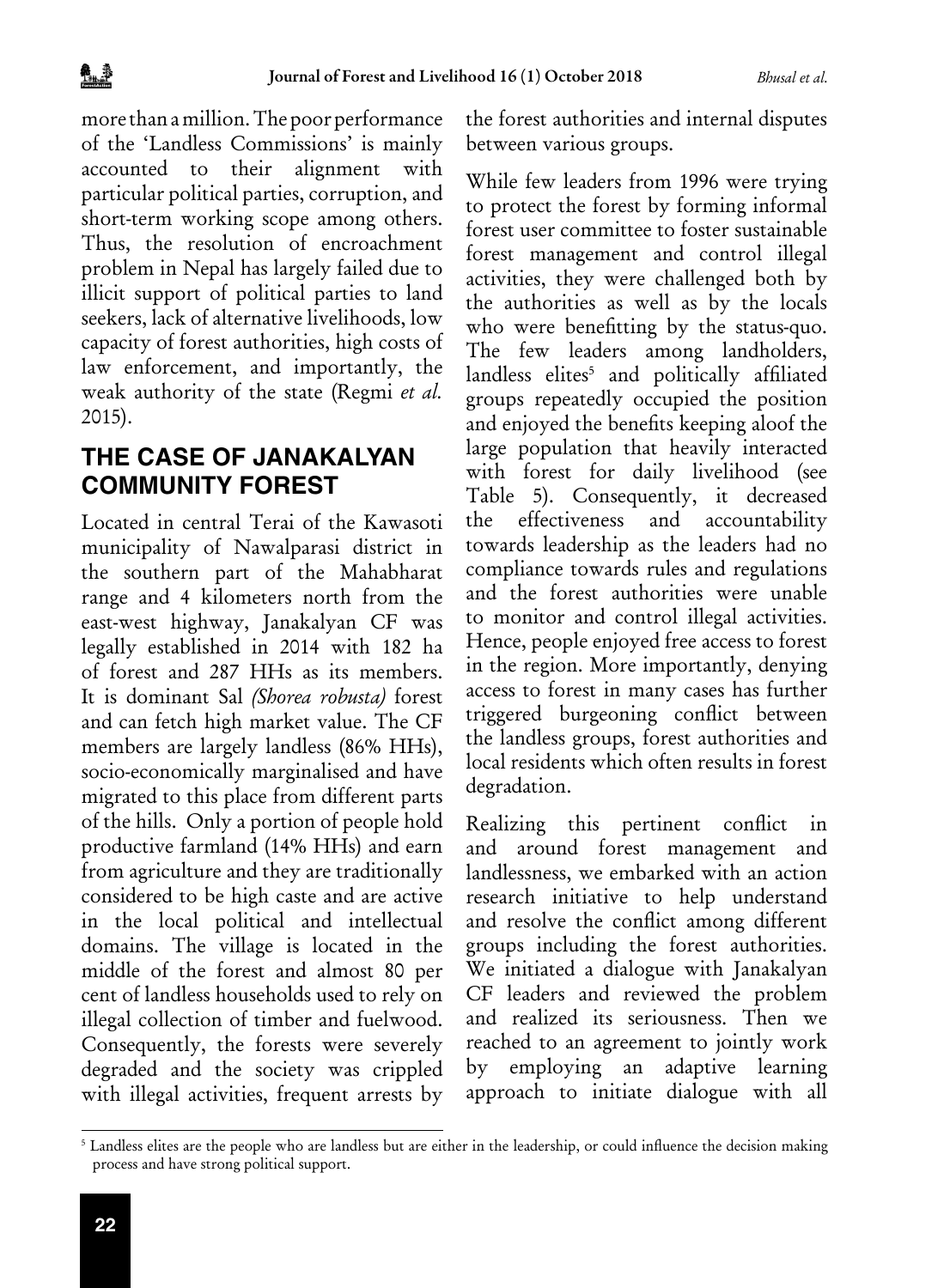local inhabitants, forest authorities and neighbouring communities with regard to the conflict issues. Accordingly, we formed an Adaptive Learning Group<sup>6</sup> (ALG) comprising of 20 members representing village leaders, forest authorities, the Federation of Community Forest User Nepal (FECOFUN) and the research team. We then developed a plan to assess environmental change, *Tole* meeting with all settlers, reflective workshops, meeting(s) with forest authorities, and development of Operational Plan (OP) and approaching the DFO.

### **History of Settlement and Conflicts**

Until 1951, much of Nawalparasi area was covered with forest, and only some of the southern part of the district was sparsely populated by the Tharu and Madhesi people. Then King Mahendra in the 1960s invited the non-resident Nepalese to settle on cleared the Terai forestland (Ghimire 1992). Similarly, the construction of the east west highway attracted settlement, agriculture and high population along the highway with massive infrastructural development at the expense of forest land. This encouraged landless and other people from mountain to resettle in the Terai by clearing the dense forest. The settlement in and around Janakalyan CFUG was started in the early 1970s. Majority of the population here are hill-migrants who were flood victims/landless victims and few of them migrated from surrounding districts. The settlement is dominated by *Dalits* and *Janajatis* who primarily depend on forest as the means for living and a sense of security and belongingness in a community.

The continued forest land encroachment, illegal activities around timber and unsustainable collection of firewood has been the primary causes of conflicts between the community and forest authority in Janakalyan CF. This has further prolonged due to increased intercommunity conflicts on access and control of forest resources including leadership and benefits sharing. The conflict was between users: the landless and landowning elites on the access and control of forest resources and for the on the leadership position. Similarly, the issue on the 8.5 ha grassland on the boundary has amplified the conflict by creating barging space for the landless elites and few land holders. All these conflict-related issues have contributed to the delay in the forest handover process.

There was conflict between CFUG and forest authorities in the forest handover and management process. Usually, forest authorities used to be reluctant in handing over forest management rights to the landless people. The major reason behind it is the stereotyping of landless as encroachers and illegal loggers. Roughly, there are around 3000 proposed CFs in Terai which are struggling for handover and most of the CFs is embroiled around the issue on landlessness and forest encroachment (interview with forest officials, Nawalparasi DFO). In Nawalparasi district, there are around 70 proposed CFs. Janakalyan and neighboring Maharaja and Buddha CFUGs also had similar issues and struggled for around 18 years to get forest handover from DFO (see Table 4). Out of 32 CFUGs under Maharaja Elaka Forest office in Kawasoti area, 13 CFUGs are still struggling for

<sup>6</sup> Adaptive Learning Group (ALG) is the learning forums where the Non-PAR CBOs learns from the experiences and research outputs sharing from PAR CBOs (Research sites).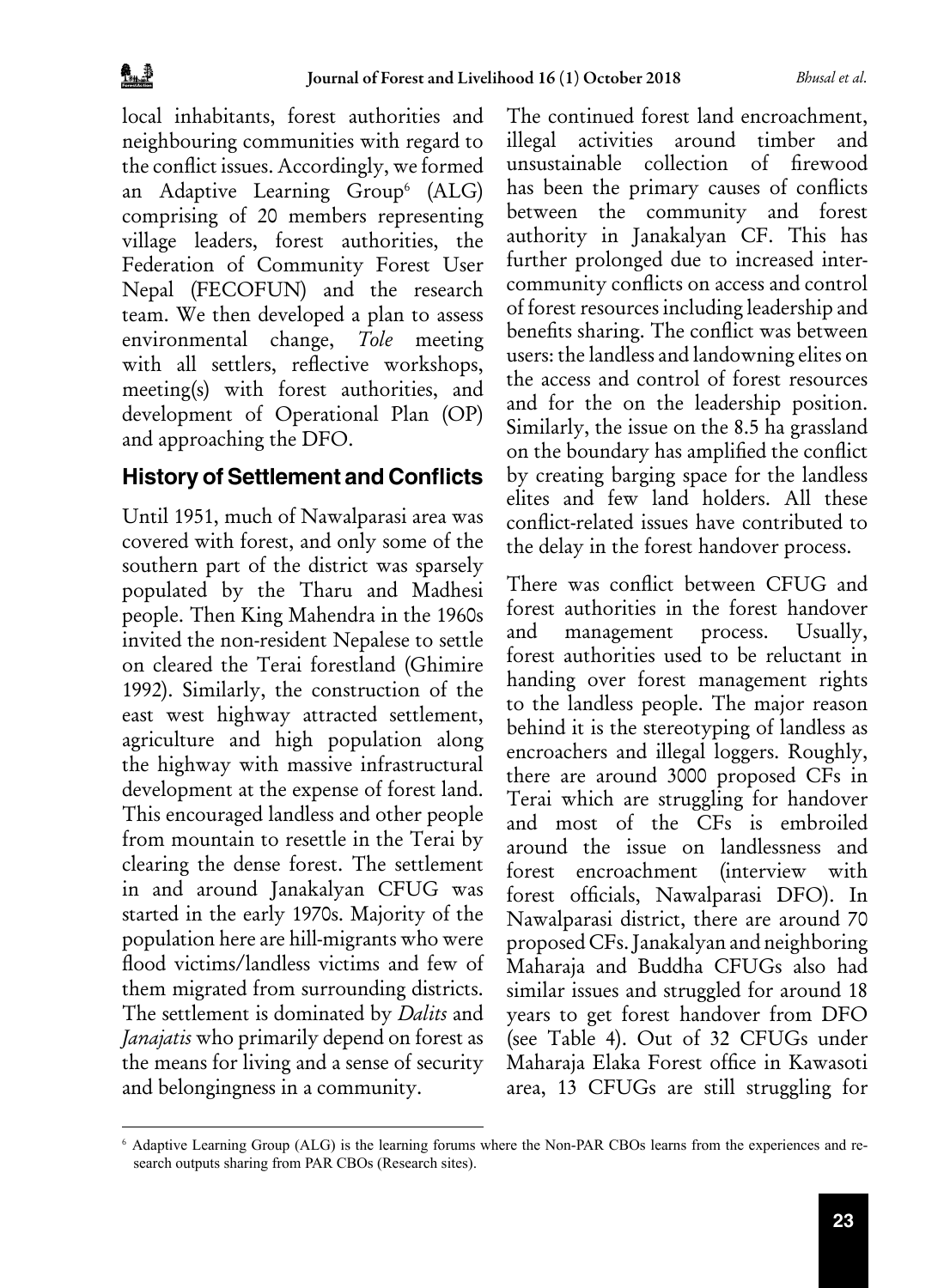handover and most of these CFUGs suffer from forest encroachment by landless, boundary conflicts and illegal logging.

The Assistant forest officer in Kawasoti shared,

*There are many CFUGs which are yet to be handed over and some of them*  *are in the process of being handed over as well. The major challenge we see is the internal conflict within the CFUGs on managing landless users, the management of encroached forest area and boundary delineation. Similarly, the control of illegal logging has been the major challenge for us.* 

| Table 4: An Example of Forest Handover Attempts and Causes of Failure in Janakalyan CFUG |  |  |
|------------------------------------------------------------------------------------------|--|--|
|------------------------------------------------------------------------------------------|--|--|

| Forest handover<br>attempts                                    | Process                                                                                                                   | Causes of failure                                                                                                                                                                                                                                                                                                                                                                                                                 |
|----------------------------------------------------------------|---------------------------------------------------------------------------------------------------------------------------|-----------------------------------------------------------------------------------------------------------------------------------------------------------------------------------------------------------------------------------------------------------------------------------------------------------------------------------------------------------------------------------------------------------------------------------|
| In 1996<br>(first forest<br>management<br>committee<br>formed) | • Decided by<br>the executive<br>committee (EC)<br>but no further<br>process                                              | • No interest of leaders on further process of<br>handover<br>• Leaders focused on benefits from illegal timber<br>harvesting and distribution                                                                                                                                                                                                                                                                                    |
| In 1999 (4 <sup>th</sup><br>informal EC)                       | • Decided by the<br>EC<br>The Constitution<br>٠<br>was made and<br>submitted to the<br>DFO<br>Failed to register          | Some of the leaders who were getting personal<br>benefits from illegal activities surrounding<br>timber and land encroachment stopped the<br>handover process<br>• Forest encroachment by landless as an illegal<br>activity<br>Conflict claim on 8.5 ha grassland on boundary<br>٠<br>within two villages<br>Some forest officials also used to get enjoy<br>benefits from illegal logging                                       |
| In 2005 ( $7th$<br>informal EC)                                | Decided by the<br>EС<br>Conducted<br>forest survey,<br>boundary<br>delineation but<br>didn't carry out<br>other processes | • No support from landless community<br>Landless had the fear that after handover, their<br>encroached land would come under CF<br>Some landholders and landless elites who<br>benefitted through illegal logging didn't want<br>forest to be handed over because after CF<br>handover, such activities can't be continued<br>Conflict due to claims on 8.5ha grassland lying<br>$\bullet$<br>on the boundary within two villages |
| In 2008 (9th<br>informal EC)                                   | Made the<br>constitution but<br>didn't proceed<br>further                                                                 | Conflict due to claims on 8.5 ha grassland lying<br>٠<br>on boundary within two villages<br>Massive illegal logging and collection of<br>$\bullet$<br>firewood<br>Encroached land would merge to CF after<br>handover<br>Forest authority was reluctant in handing over<br>CF in forest dominated by the landless                                                                                                                 |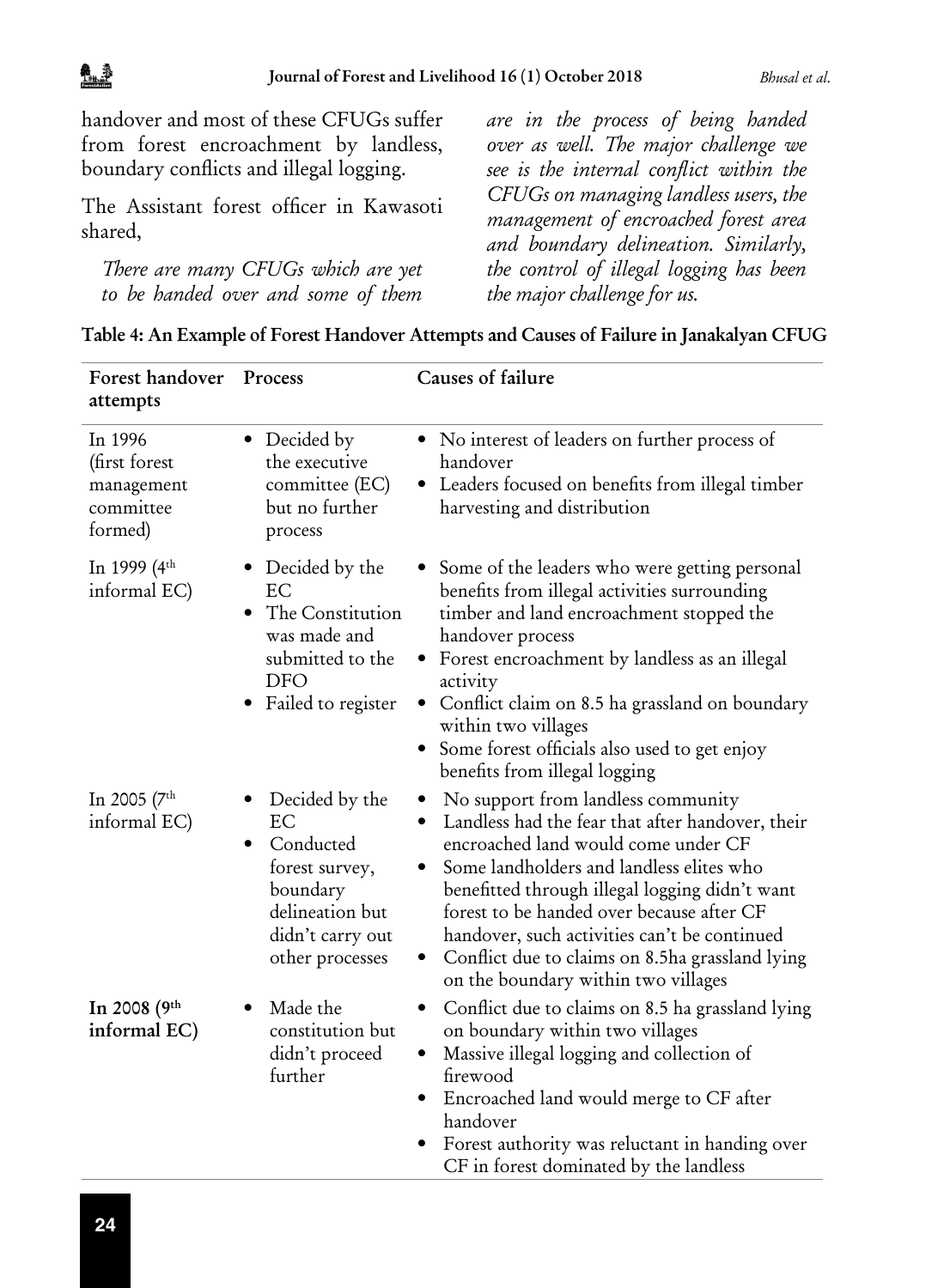Similarly, it was always a burden for CF leaders to manage illegal activities as they had no formal rights in doing so, which forest authority wanted them to execute. The government always wants all the illegally occupied land under CFUG which is the part of CF. However, users are not ready to include the occupied land

 $D^{\text{eff}}$  and  $G$  percent of people Benefits from

under CF as in these land because they either have their houses there or are using it for agriculture. Similarly, illegal logging and poaching issues always becomes the bargaining point for the authorities for not transferring the forest management rights to community.

| Table 5: Different Groups of People and Benefits they Receive from Forest before Forest |  |  |  |  |  |
|-----------------------------------------------------------------------------------------|--|--|--|--|--|
| Handover                                                                                |  |  |  |  |  |

|                         | Different Groups of people Benefits from Forest Management                                                                                                                                                                                                                                                     |
|-------------------------|----------------------------------------------------------------------------------------------------------------------------------------------------------------------------------------------------------------------------------------------------------------------------------------------------------------|
| Landless elites         | were in leadership position (EC member), influenced<br>decision for their benefits around timber, forest<br>encroachment<br>had encroached forest land and did cultivation, even did<br>$\bullet$<br>land auction<br>insisted their relatives from hills and other places to migrate<br>and encroach more land |
| Landless or land poor   | forest encroachment for agriculture and house construction<br>sale of firewood for subsistence livelihood<br>٠<br>collection of fodder, leaf litter, different food products and<br>٠<br>vegetables                                                                                                            |
| Local political leaders | were in leadership position (EC member) and gained<br>benefits such as timber for construction of houses, as well<br>as income<br>used landless as a vote bank to support their acts of forest<br>٠<br>encroachment                                                                                            |
| Landholders             | benefits including timber for construction of houses<br>were in leadership position (EC member)<br>benefits from grassland within forest area                                                                                                                                                                  |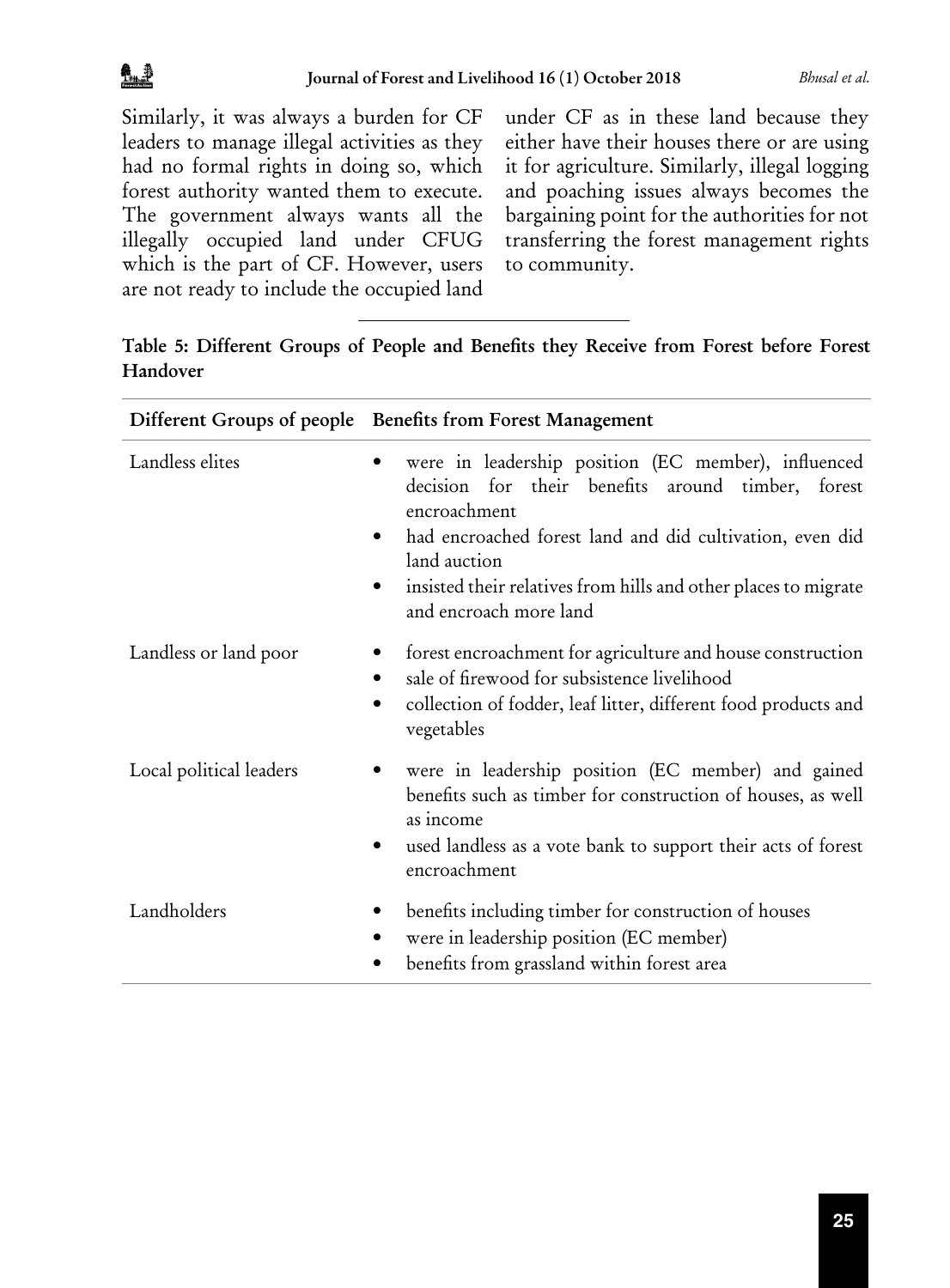Similarly, there was conflict between landless members and land owing members in leadership as the latter did not want landless members to be a part of their EC. Similarly, inequitable benefit sharing and non-transparent economic transactions had seriously weakened forest governance resulting in dissatisfaction among members. In particular, conflicts between two villages over 8.5 ha of grasslands was critical, which at times used to take a violent turn.

During the handover process, there was a serious conflict between the landless and land owing group in claiming the handover benefits. The EC in which majority of the members were landless were leading forest handover process. However, the land owning groups were against this process. They went to meet the delegation at the DFO office as well as the FECOFUN district chapter to stop the ongoing forest handover process claiming the process was illegal and they (the landless) are not the actual inhabitants of that place.

For the last 15 years, the land owning groups were in charge of decision making and have enjoyed access to use and use of the larger portion of the resources. However, now they were not ready to give up the whole management rights to landless leaders and users. They thought forest registration and handover process would shift the resource management authority to landless people which will decrease their social height in the community. Thus, this halted the forest handover process and created huge social differentiation among the landless and land owing group.

*On 11 December 2014, during informal meeting at a tea shop at Janakalyan CFUG, one of the members from a land owning group who was against EC during forest handover process shared::*

*The landless-dominated EC has been working haphazardly; they have fired our EC members (who represent land owning groups) and have elected a majority group who are favorable to their agenda. This has shown their negative intensions and they want to negotiate with the neighboring CF regarding the grassland issues which we have been using for the last 30 years with no consultation with us. This will make the situation messy and we will no longer support them. Now, we will see how they will make the upcoming General Assembly a success!*

### **Impacts on Forest**

Encroachments by landless, timber smuggling and illegal collection of fuelwood have posed major challenges to forest management in Janakalyan CF. The forest was open access and people used to encroach forest land for settlement and agriculture. More than 80% of the HHs have encroached forest land for settlement and agriculture and almost 80% of the landless HHs used to rely on illegal collection of timber and fuelwood. This resulted in resource degradation of forest and hardship in collection of basic forest products such as fuelwood and fodder for livestock. The poorest groups were hit hard. There was serious decrease in the forest products, which was largely due to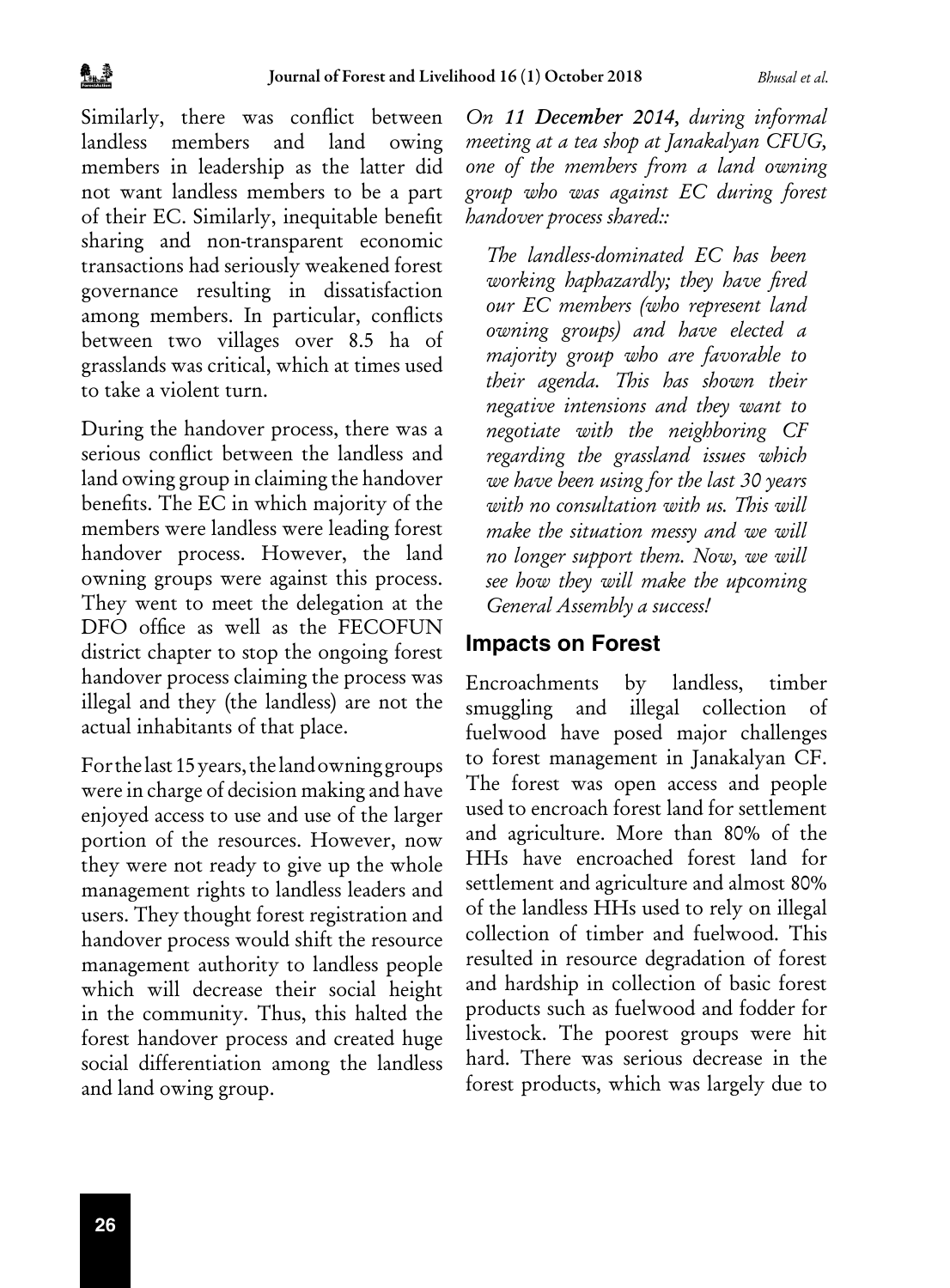due to illegal activities (see Table 6). Most of the HHs shuffled from agriculture and wage labour to illegal logging and sale of firewood<sup>7</sup> . People deliberately used to set forest on fire. Illegal loggers used to collect dry leaves and put fire around the stumps to destroy its freshness in order to make it look like an old cut tree8 .

### **Community Forestry Initiatives**

On April 29, 1996, the community leader of different hamlets of Janakalyan CF conducted a series of meetings and agreed to (and formed) a 17 members informal forest management committee. This was the first committee formed through collective decision for the sustainable supply of firewood and timber. They set rules and regulation of/for the committee, developed mechanism to control illegal logging, unsustainable collection of firewood and coordination with the Elaka Forest Office on monthly activities. However, despite several efforts these

committees failed to control ongoing massive illegal activities around timber and forest land encroachment. In some cases, the committees were also found to be involved in such activities.

There were altogether 11 informal committees formed within the period of 18 years (see Table 6) and none of the committee's tenure was sustained for more than two years. Among these committees, some tried to formulate a constitution and initiate the forest handover process but forest encroachment, illegal logging, and boundary conflicts and more importantly, the benefits around timber and its unfair distribution system had paralyzed the handover process. Within it, the frequent tension between the landholders and landless on leadership position and political ideology had weakened collective action over forest management. This ultimately decreased forest productivity and management activities.

<sup>7</sup>Chandra Kumar Sunar, One of the EC members, 5 June 2015

<sup>8</sup>Kabiram Bhandari, Chairman, 12 July 2014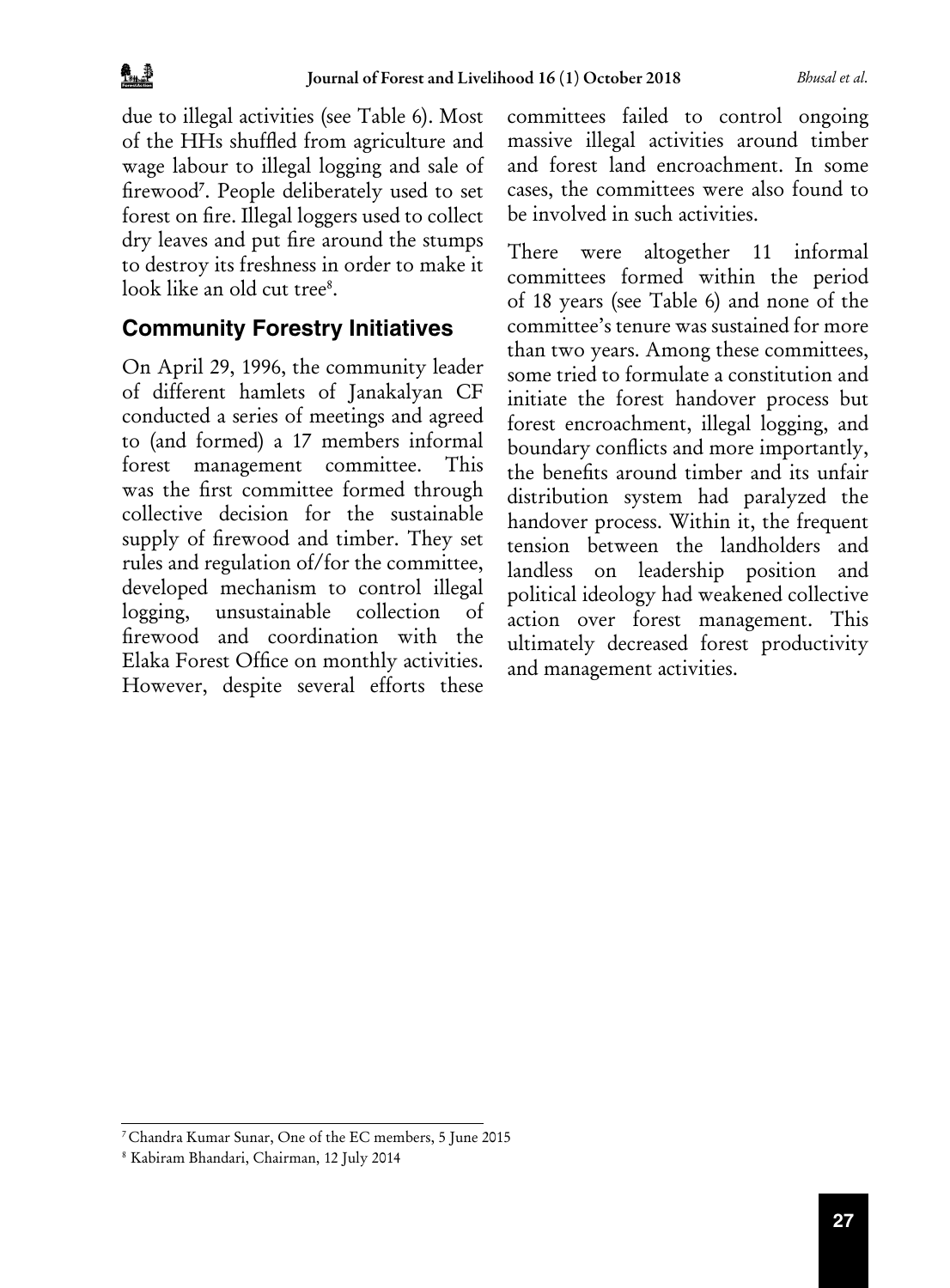|                                                                  | Table 6: The Nature of Informal Committees, their Major Decisions and Issues before Forest Handover                |                                                                                                                                                                           |
|------------------------------------------------------------------|--------------------------------------------------------------------------------------------------------------------|---------------------------------------------------------------------------------------------------------------------------------------------------------------------------|
| Executive committees<br>from 1996 to 2014                        | Major decisions made by informal<br>committee/activities (based of EC<br>minute)                                   | Major issues, challenges and conflicts (before handover,<br>1996-2014)                                                                                                    |
| executive committees<br>In total 11 informal                     | Named the CFUG                                                                                                     | users and outsiders (more than 10 cases of illegal logging<br>Forest encroachment and massive illegal logging by the                                                      |
| formed from April 29<br>1996 to May 1, 2014                      | Boundary demarcation (informal<br>through natural locations like<br>river, roads)                                  | and forest authority and punished, many cases were not<br>each year recorded in meeting minute, caught by EC<br>reported)                                                 |
| First committee                                                  |                                                                                                                    |                                                                                                                                                                           |
| 996 (2053 BS Baishak<br>formed in April 29<br>I7) to February 8, | torest area, also decided to prohibit<br>croachment, forest fire within the<br>Control illegal logging, forest en- | Illegal timber distribut ion by EC taking in the name of<br>house construction but used to sharing the money with<br>EC members after its sale, which continued till 2014 |
| (997 (2053 BS Magh17)<br>through consensus                       | to take axe and saw in forest                                                                                      |                                                                                                                                                                           |
| among the community<br>elites, leaders and ward                  | Issued letter pad, stamp of pro-                                                                                   | inside forest and sell them to nearby villages particularly<br>Sale of timber planks from forest (used to make planks<br>in Kawasoti area)                                |
| representatives                                                  | Elaka and District forest office for<br>posed CF and coordinate with                                               |                                                                                                                                                                           |
| For three times there<br>was election for the                    | registration of constitution and<br>torest OP                                                                      | Little compliance of rules, regulation and decision made<br>by EC, leadership making huge benefits from timber                                                            |
| selection of informal<br>committees                              |                                                                                                                    | $\frac{1}{2}$                                                                                                                                                             |
|                                                                  |                                                                                                                    | No auditing, no GA, usually some leaders, ward represen-                                                                                                                  |
| All the EC were led                                              |                                                                                                                    | tatives used to decide on the formation and termination of<br>EC<br>E                                                                                                     |
| by elites, politically<br>influential people                     |                                                                                                                    |                                                                                                                                                                           |

乳糖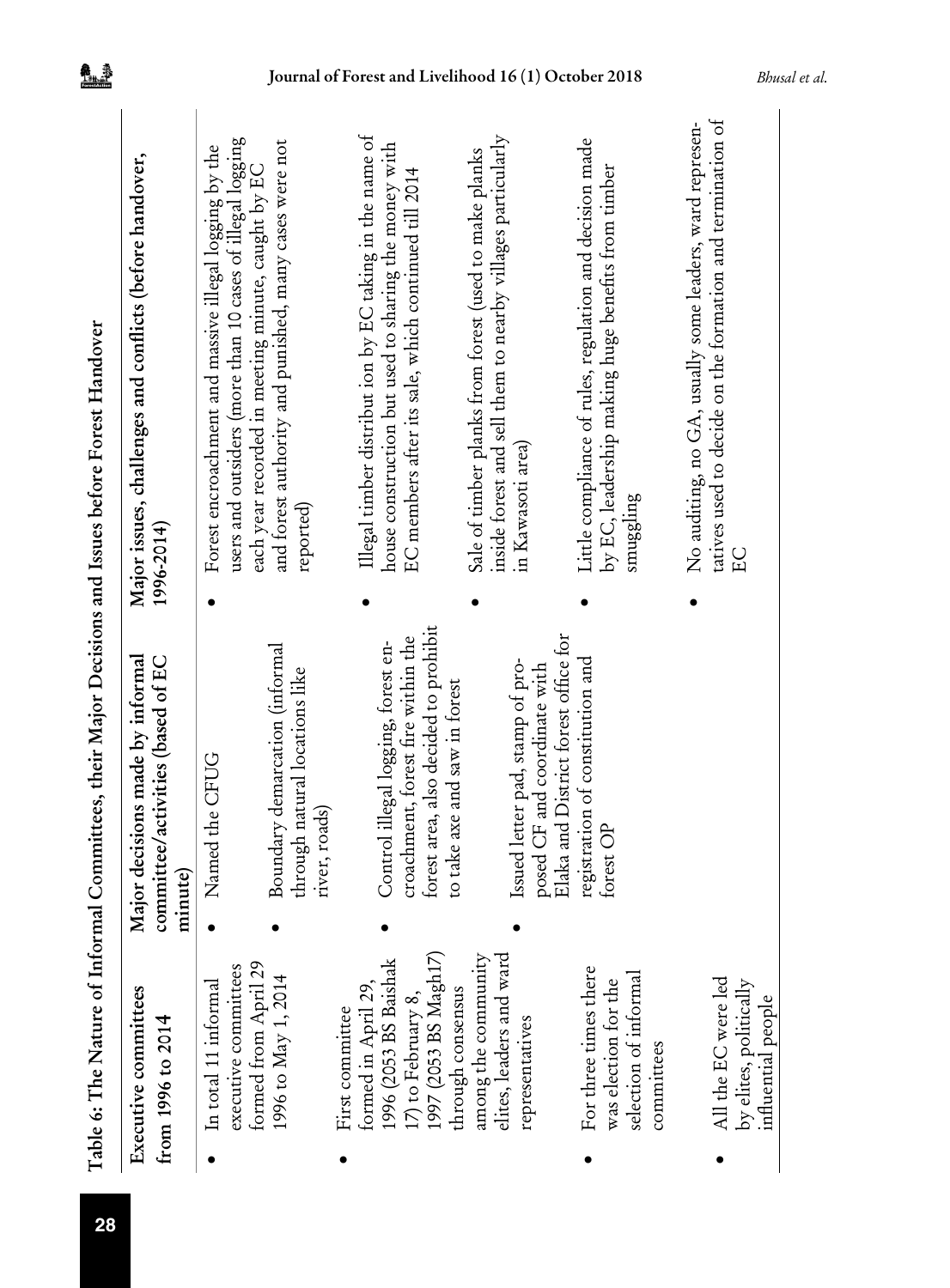| The forest guards and police in surveillance used to take<br>money from loggers and sometimes even from EC | For two times EC members were prisoned in case of il-<br>legal logging | land since 1997, even it led to violent conflict but were un-<br>successful in solving it, which has delayed forest handover<br>Conflict with boundary CFUG (Maharaja) on the grass- | For several times they made group constitution but were<br>conflict with forest authority around encroachment and<br>illegal logging, forest authority tagged the CFUG as the<br>unable to register due to weak internal governance and<br>place of illegal loggers | Political leaders couldn't speak against landless and forest<br>encroachment because more than 90% landless people |
|------------------------------------------------------------------------------------------------------------|------------------------------------------------------------------------|--------------------------------------------------------------------------------------------------------------------------------------------------------------------------------------|---------------------------------------------------------------------------------------------------------------------------------------------------------------------------------------------------------------------------------------------------------------------|--------------------------------------------------------------------------------------------------------------------|
|                                                                                                            |                                                                        |                                                                                                                                                                                      |                                                                                                                                                                                                                                                                     |                                                                                                                    |
|                                                                                                            | Decided to request to Elaka Forest<br>Office to punish illegal loggers |                                                                                                                                                                                      |                                                                                                                                                                                                                                                                     |                                                                                                                    |
|                                                                                                            |                                                                        |                                                                                                                                                                                      |                                                                                                                                                                                                                                                                     |                                                                                                                    |
| Majority of members<br>used to be landholders,<br>some landless elites                                     | formed with the major-<br>Most of EC were                              | ity of one political<br>ideology                                                                                                                                                     | Finally handed as<br>CFUG in May 2, 2014                                                                                                                                                                                                                            |                                                                                                                    |
|                                                                                                            |                                                                        |                                                                                                                                                                                      |                                                                                                                                                                                                                                                                     |                                                                                                                    |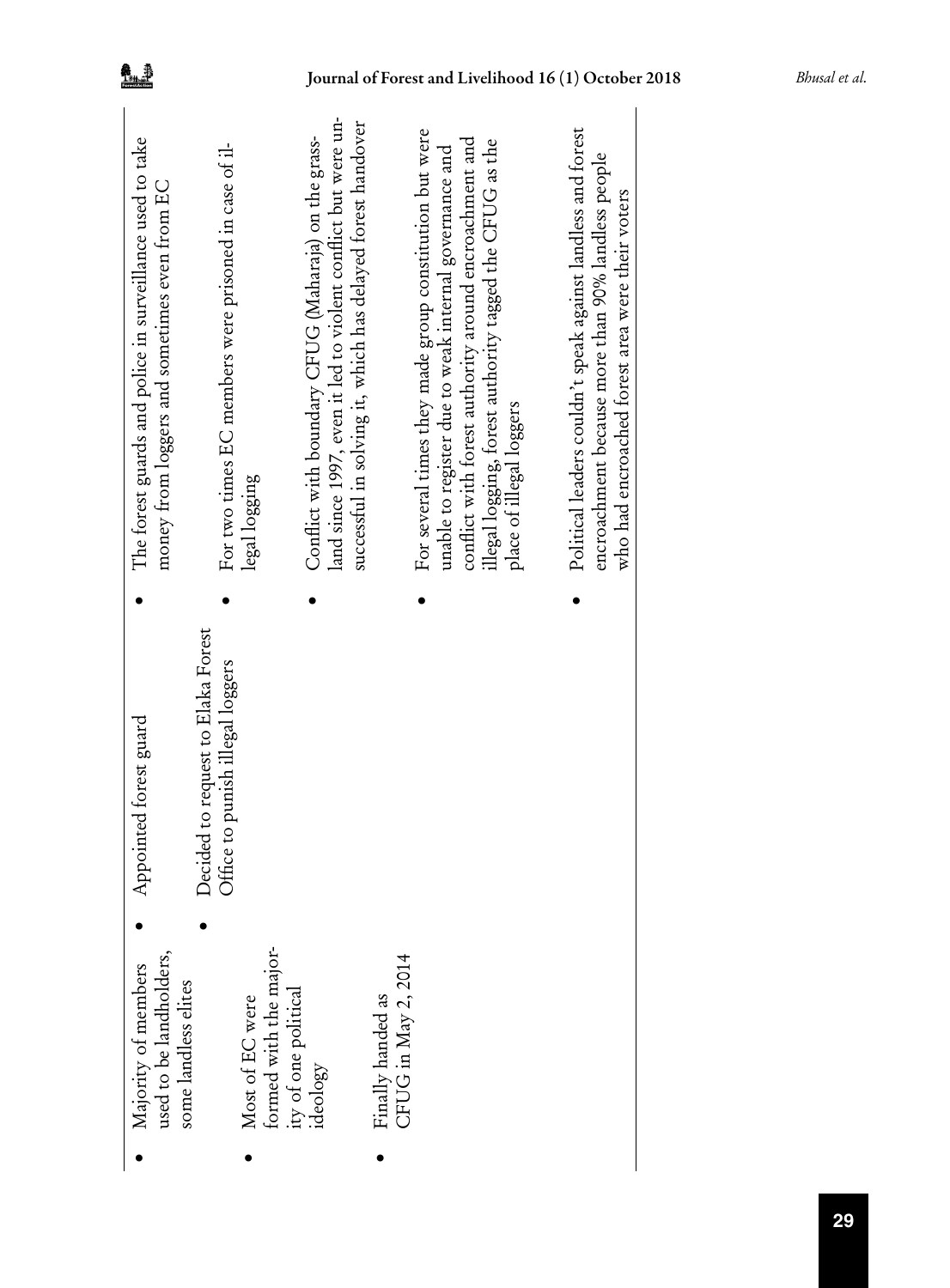### **Observed Outcomes**

The Janakalyan CFUG success illustrates that by recognizing and strengthening local level collective action by transferring forest tenure rights to landless can substantially reduce conflict and conserve resources. The series of meetings with the CFUG members and reviewing of the biophysical status of the forest, conflicting perceptions of various groups who were directly and indirectly benefiting within the community (see Table 5) and positions of the forest authorities, the ALG developed strategies to engage in dialogue with different conflict groups towards formalizing the CF. Accordingly series of meetings were held in all settlements and also with DFO staff. These meetings helped to consolidate commitment to form a formal CF. The border conflict with the neighbouring community was also resolved. Then, the forest OP was developed, discussed and endorsed by the GA of the community and was finally submitted to the DFO for approval. It was approved in 2014. Since then the elected body – executive committee of the CF- began to plan and implement specific activities aimed at forest conservation, harvesting, distribution along with silvicultural activities for forest improvement.

Collective efforts have reduced illegal activities (see Table 7), and some members have even agreed to let their respective occupied lands be included within the CF boundary. Since 2015, they have harvested 1400 cubic feet (cft) timber each year and sell to the users. In addition, they also provide about 12,000 quintal of firewood. Similarly, they open forest regularly for fodder and leaf litter collection. Their annual income is about NRs 1.5 million

which they invest for development and livelihoods related activities. They conduct regular forest management activities (regular thinning, weeding of forest, minimized grazing and developing nursery and plantation). As a result, forest density is increasing with increment in pole size trees. They have transformed 10 ha of barren land to forest. The regular distribution of fuelwood and systematic collection of fodder and leaf litter has increased ownership among users.

The leadership has been strengthened; the CF chairman has been appointed as the leader of Elaka FECOFUN which comprised of 32 CFUGs with maximum CFs having landless issues. Similarly, the trust of users on leadership has been substantially increased and they have developed a clear short-term and long-term action plan with activities and timeline. The forest authority makes regular visits for the purpose of monitoring and has been supporting nursery and plantation activities.

Despite having success in forest management and socio-economic enhancement there are also several challenges that the CFUG leaders in Janakalyan CF should focus on. There are still some grievances among the landholders groups and with some of the landless elites as they are not in the leading position in community forest user committee. Their concern and direct observation will be on how the new EC will handle the issues of forest encroachment, illegal logging and most importantly on the proper investment of the income of the CFUGs. Similarly, addressing the increasing forest resources need of landless users in sustainable basis is another challenge which needs great effort and dedication of executive committee members.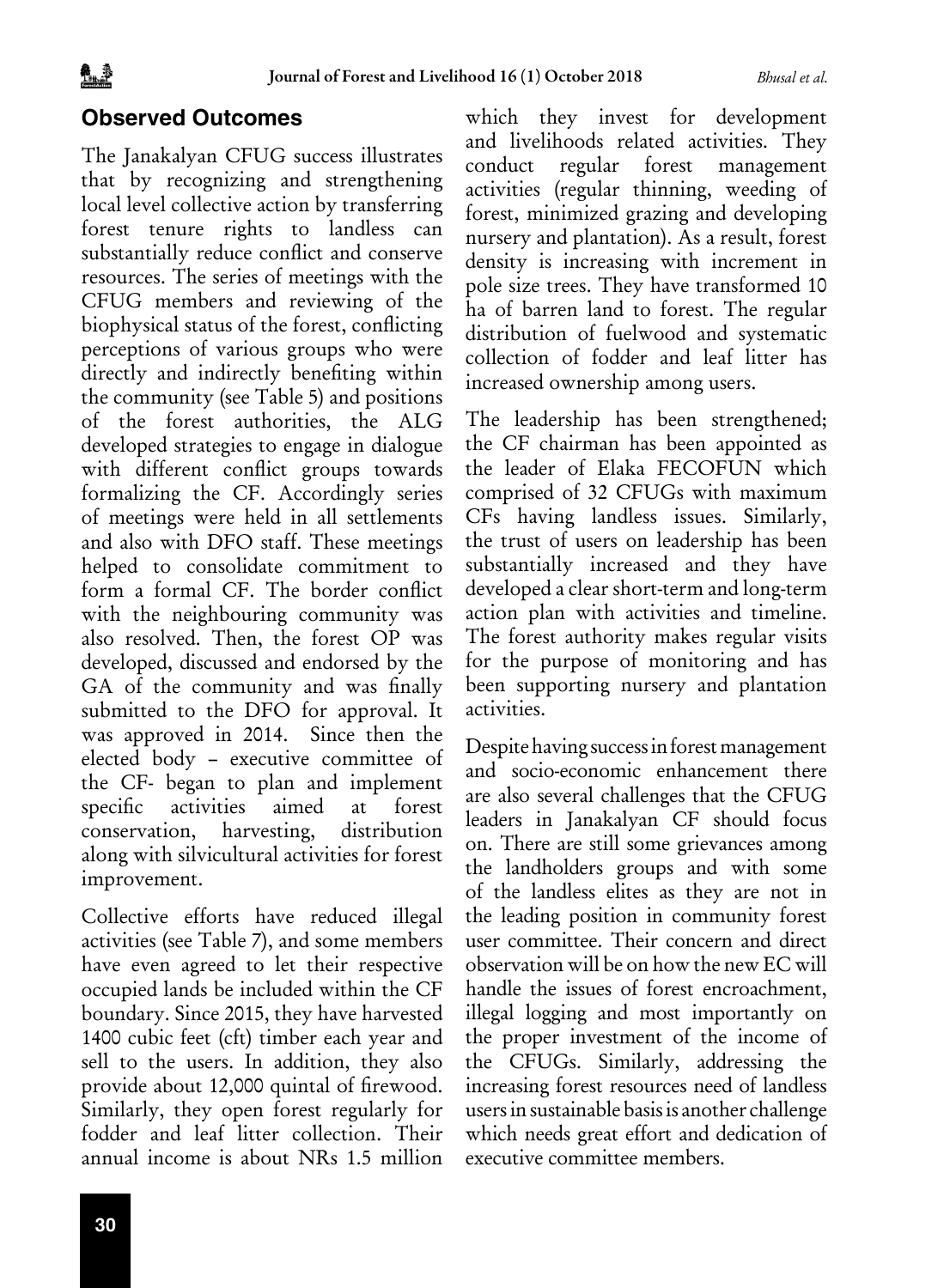| <b>Illegal Activities</b>        | Before forest handover<br>$(1996 - 2013)$                                                                                                              | After forest handover<br>$(2014$ onwards)                  |  |  |
|----------------------------------|--------------------------------------------------------------------------------------------------------------------------------------------------------|------------------------------------------------------------|--|--|
| Firewood collection<br>and trade | In Shauli hamlet (among 30HHs): 23 HHs<br>were actively involved                                                                                       | They do goat and buffalo<br>farming with the financial     |  |  |
|                                  | In other hamlets (among 250 HHs): 50-60<br><b>HHs</b>                                                                                                  | help from CFUG                                             |  |  |
|                                  | Each day 15-20 cases of illegal collection                                                                                                             | No such cases-now they<br>get from legal channels          |  |  |
| Timber collection<br>and trade   | About 40% of HHs were involved<br>directly or indirectly (among 287HHs)<br>and on average 20 cases filed at local<br>district forest office (each year | Only one case in 2014 and<br>zero in 2015 and 2016         |  |  |
|                                  | They were usually caught and punished                                                                                                                  |                                                            |  |  |
| Grazing                          | More than 15-20 cases daily from own<br>users and neighboring village                                                                                  | Zero                                                       |  |  |
| Forest<br>encroachment           | Almost all landless HHs have encroached<br>torest                                                                                                      | No encroachment after<br>demarcation of forest<br>boundary |  |  |

| Table 7: Illegal Activities and Change in Collective Action after Transferring CF to |  |  |  |  |  |  |
|--------------------------------------------------------------------------------------|--|--|--|--|--|--|
| Janakalyan CFUG                                                                      |  |  |  |  |  |  |

Source: Field Survey and Review of CFUG OP

## **WHAT CAN CF OFFER?**

It is clear from the above sections that the government's policies, programs and strategies to control and manage the forest encroachers and people living close to national forests has not worked. Moreover, it has been too costly and has required continuous engagement of various stakeholders including forestry staffs which is always not possible. This had resulted in increased grievances among the local people, ultimately leading to increased gaps between forest and people and as a result, both the people and forest were losing. On one hand, for years, forest have been facing several challenges including massive decrease in forest

productivity, unsustainable collection of fuelwood, fodder and illegal logging. The elites and the loggers were taking benefits from the status quo, whilst the poor were always in conflict with the authority as they faced resource scarcity. In this context, adaptive and reflective approaches have proved to be instrumental in revisiting the ongoing situation both in terms of forest loss and the difficulties that the people were facing. It opened a space for dialogue and helped to understand the pros and cons of forest handover. It urged every party to rethink on their ongoing practices and its consequences, and finally convinced them to adopt new pathways.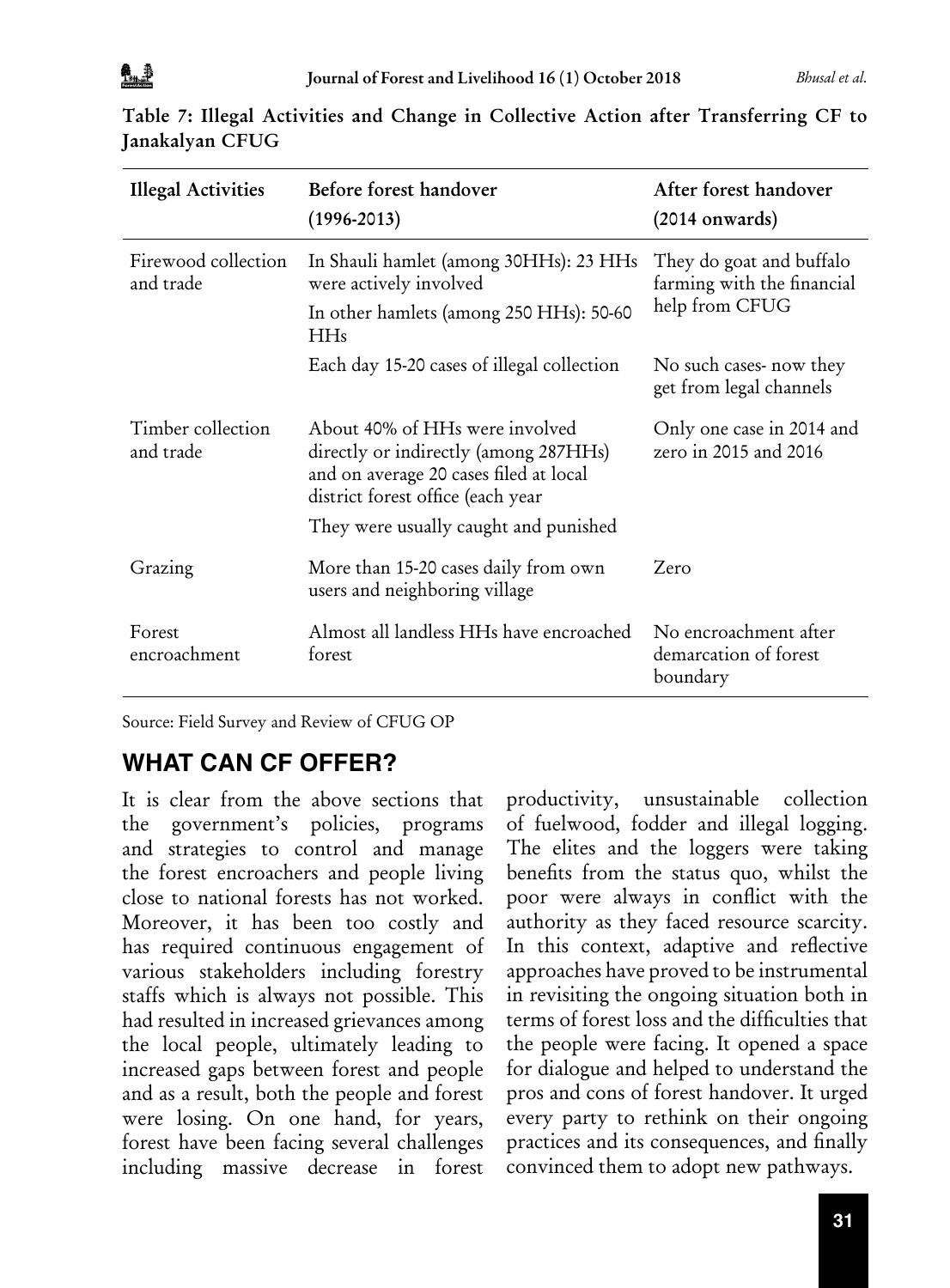It has been clear from the example of Janakalyan CFUG that the formal transfer of CF rights and support from authorities and other agencies has helped to induce collective action that resulted in a win-win situation. The forest user group- once rife with a whole range of forest crimes- has now turned into one of the most successful CFs and is appreciated by the authorities, neighboring CFUGs and also by its own members. Since long, it was an open access forest with illegal logging, poaching and unsustainable collection of fuelwood. They had not been able to claim forest management rights due to weak internal governance and dispute with neighboring communities. Upon going through the PAR process, analyzing the biophysical and legal aspects, and with improved capacity building activities, the group now has received formal forest management rights, has resolved its conflicts with the neighboring CFs and has established legitimate leadership. The CFUG, as a local natural resource institution, has provided a good platform for experimentation, innovation and negotiation.

Enhancing coordination and cooperation amongst government law enforcement agencies, civil societies, forest user groups, and the locals in general is pivotal to control illegal harvest and trade of timber and other forest products, forest area encroachment, and wildlife crimes. The tenure rights devolution in the Nepalese context in the form of CF has proven that local user groups can effectively conserve the forests while ensuring that illegal settlement is controlled. Moreover, the importance of the adaptive learning approach in the management of conflicts and natural resources, as depicted by the case of the Janakalyan CF, cannot be

**32**

undermined. A more adaptive approach informed by collective analysis of specific socio-ecological contexts would help to make decisions that lead to winwin outcomes. Such adaptive learning approach, as shown by the case of the Janakalyan CFUG, is not only useful in mitigating conflicts regarding management of natural resources but is also invaluable in reaching a consensus about the best way forward to managing forests in the Terai. The approach can also be instrumental in instilling practices of open and experimental approach from the DFO that promotes local leadership in addressing issues related to illegal settlement in the Terai. In this context, community forestry as a strong local institution can foster a win-win situation by involving landless in forest management and ensuring their collective action. It can fulfill the twin objective of forest conservation and livelihood support of landless poor.

### **CONCLUSION AND POLICY IMPLICATIONS**

The paper demonstrated that forests of Nepal's Terai region have historically faced chronic conflicts between illegal settlers and forest authorities. It described that despite diverse policy responses including stringent actions against illegal settlers on one hand to distribution of land titles to thousands of identified landless people on the other, the problem persisted. Because of the deep rooted antagonistic relations and complete mistrust between illegal settlers and forest authorities, the settlers were largely excluded from managing forests. As a result, both the settlers and the forest suffered as indicated by the continuous forest loss in Terai while rest of the region has gained forest cover (FRA/DFRS 2014).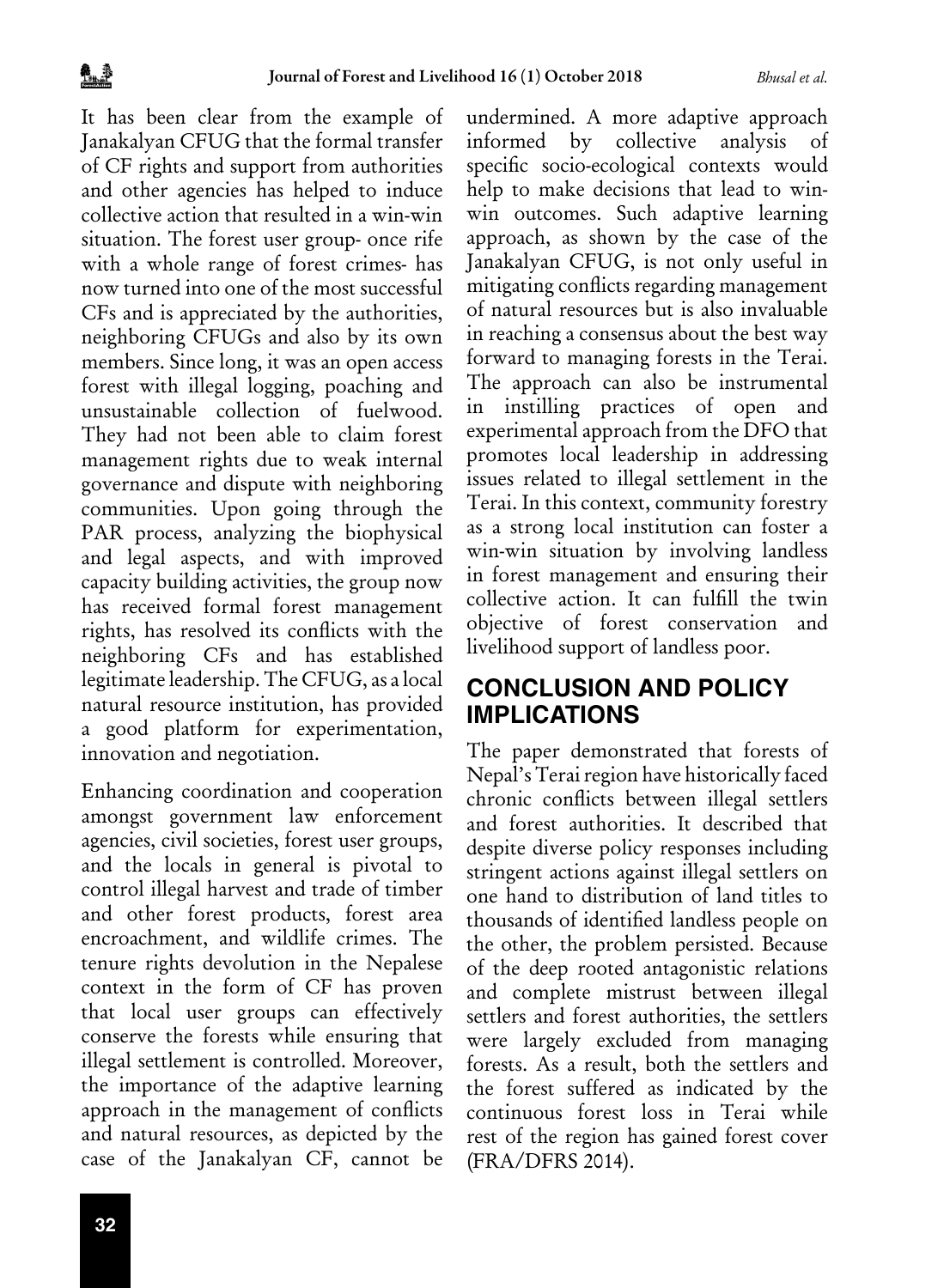The case of Janakalyan clearly shows the potential role of CF in transforming conflict into cooperation so that the situation can be changed from a loselose game to a win-win one. Reduced illegal logging, poaching, deliberate forest fires, unsustainable harvesting of other forest products appears promising. These changes were possible due to increased feeling of ownership among the illegal settlers, increased collective actions in guarding, self-discipline for responsible use, rule compliance, and additional investment in plantation, protection and other silvicultural activities. Formal handover of CF that officially recognized local stewardship over forests and ensured their access to benefits was central to these changes. Moreover, moral and technical support from forest officials and outside agencies such as the research team also became instrumental in mobilizing people, developing leadership and gaining a sense of satisfaction.

The message is clear. Strong, clear and comprehensive tenure security along with supportive services can strengthen collective actions around forests that can potentially transform conflicts into cooperation. Formal recognition of their roles and assurance of their benefits can significantly change people's behavior that is badly needed in the management of Terai forest. The paper provides stark messages to the policy makers and practitioners that recognizing rights and providing support will be much more effective than the conventional approach to separating illegal settlers from forests. The new suggested approach is not only cost effective, but also helps promote forestry for prosperity by inducing a win-win situation between forests and illegal settlers in many parts of forests in Nepal.

### **ACKNOWLEDGEMENTS**

This paper is based on research conducted under the Community-based Adaptive Learning in management of Conflicts and Natural Resources in Bangladesh and Nepal (CALCNR) project. The project was supported by the Netherlands Organisation for Scientific Research (NWO) grant no. W 07.68.2012.424 with funding from the United Kingdom Department for International Development (DFID). We are grateful to our colleagues and the leaders and members of all of the participating CFUGs, FECOFUN and anonymous reviewers.

### **REFERENCES**

- Adhikari, C. and Chatfield, P. 2008. The Role Land Reform in Reducing Poverty Across Nepal. A paper submitted for Third Annual Himalayan Policy Research Conference, Nepal Study Center, Madison, USA.
- Baral, S.R. and Poudel, G. 2016. Forest Encroachment Management: Current Situation, Challenges and Possible Ways Forward (Nepali text). In: *Department of Forest. Hamro Ban (Yearly Publication of the Department of Forest) (F.Y. 2016).* Kathmandu: Ministry of Forest and Soil Conservation, p. 68-78.
- Bluffstone, R.A., Somanathan, E., Jha, P., Luintel, H., Bista, R., Paudel, N.S. and Adhikari, B. 2015. Does Collective Action Sequester Carbon? The Case of the Nepal Community Forestry Program. The World Bank, Washington DC, USA.
- CBS. 1995. Nepal Living Standards Survey 1995- 1996. Central Bureau of Statistics, National Planning Commission Secretariat, Government of Nepal. Kathmandu, Nepal.
- CBS. 2003. Nepal Living Standards Survey 2003- 2004. Central Bureau of Statistics, National Planning Commission Secretariat, Government of Nepal. Kathmandu, Nepal.
- CBS. 2010. Nepal Living Standards Survey 2010- 2011. Central Bureau of Statistics, National Planning Commission Secretariat, Government of Nepal. Kathmandu, Nepal.